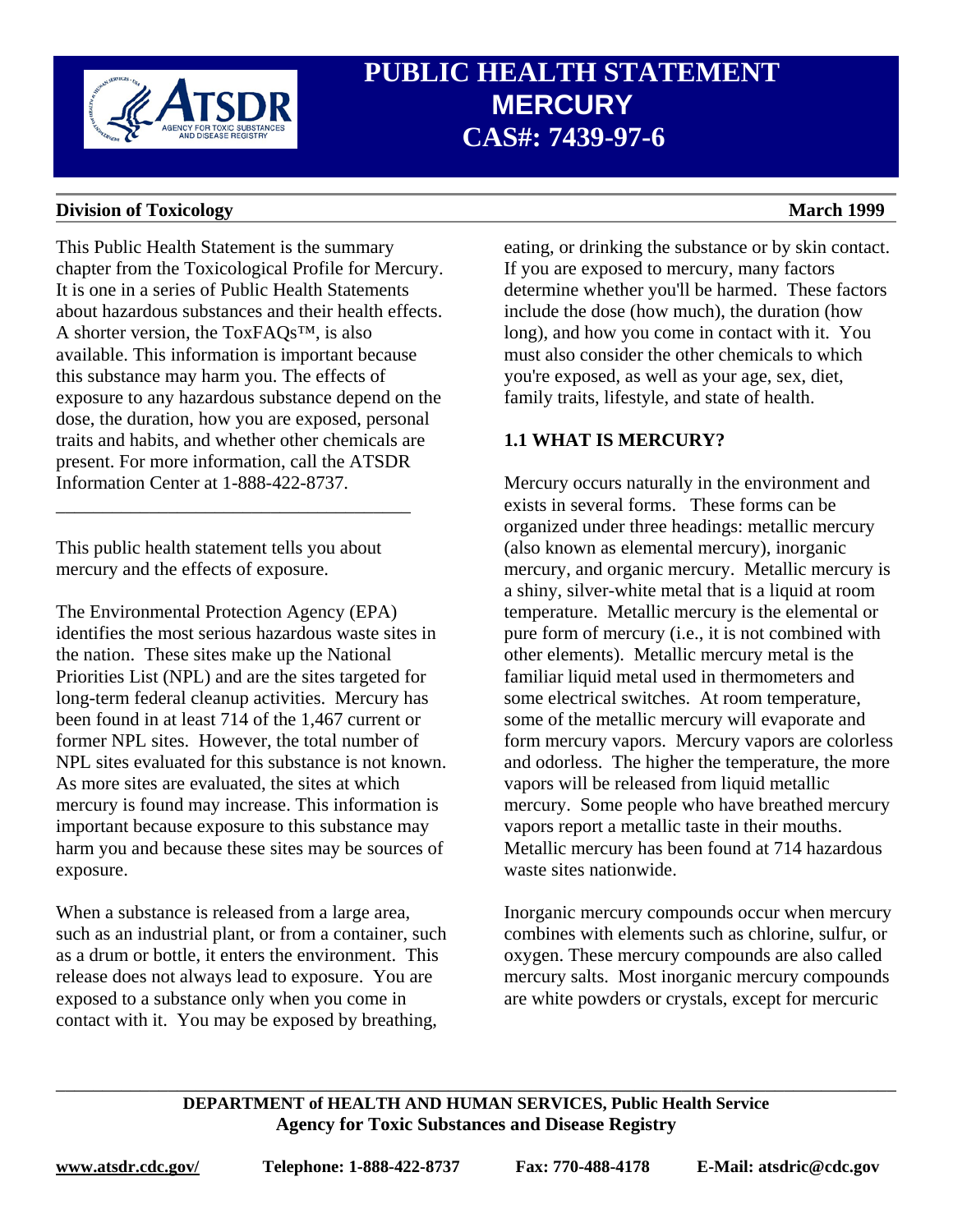

### **Division of Toxicology** March 1999 **March 1999**

sulfide (also known as cinnabar) which is red and turns black after exposure to light.

When mercury combines with carbon, the compounds formed are called "organic" mercury compounds or organomercurials. There is a potentially large number of organic mercury compounds; however, by far the most common organic mercury compound in the environment is methylmercury (also known as monomethylmercury). In the past, an organic mercury compound called phenylmercury was used in some commercial products. Another organic mercury compound called dimethylmercury is also used in small amounts as a reference standard for some chemical tests. Dimethylmercury is the only organic mercury compound that has been identified at hazardous waste sites. It was only found in extremely small amounts at two hazardous waste sites nationwide, but it is very harmful to people and animals. Like the inorganic mercury compounds, both methylmercury and phenylmercury exist as "salts" (for example, methylmercuric chloride or phenylmercuric acetate). When pure, most forms of methylmercury and phenylmercury are white crystalline solids. Dimethylmercury, however, is a colorless liquid.

Several forms of mercury occur naturally in the environment. The most common natural forms of mercury found in the environment are metallic mercury, mercuric sulfide (cinnabar ore), mercuric chloride, and methylmercury. Some microorganisms (bacteria and fungi) and natural processes can change the mercury in the environment from one form to another. The most common organic mercury compound that

microorganisms and natural processes generate from other forms is methylmercury. Methylmercury is of particular concern because it can build up in certain edible freshwater and saltwater fish and marine mammals to levels that are many times greater than levels in the surrounding water.

Mercury is mined as cinnabar ore, which contains mercuric sulfide. The metallic form is refined from mercuric sulfide ore by heating the ore to temperatures above 1,000 degrees Fahrenheit. This vaporizes the mercury in the ore, and the vapors are then captured and cooled to form the liquid metal mercury. There are many different uses for liquid metallic mercury. It is used in producing of chlorine gas and caustic soda, and in extracting gold from ore or articles that contain gold. It is also used in thermometers, barometers, batteries, and electrical switches. Silver-colored dental fillings typically contain about 50% metallic mercury. Metallic mercury is still used in some herbal or religious remedies in Latin America and Asia, and in rituals or spiritual practices in some Latin American and Caribbean religions such as Voodoo, Santeria, and Espiritismo. These uses may pose a health risk from exposure to mercury both for the user and for others who may be exposed to mercury vapors in contaminated air.

Some inorganic mercury compounds are used as fungicides. Inorganic salts of mercury, including ammoniated mercuric chloride and mercuric iodide, have been used in skin-lightening creams. Mercuric chloride is a topical antiseptic or disinfectant agent. In the past, mercurous chloride was widely used in medicinal products including laxatives, worming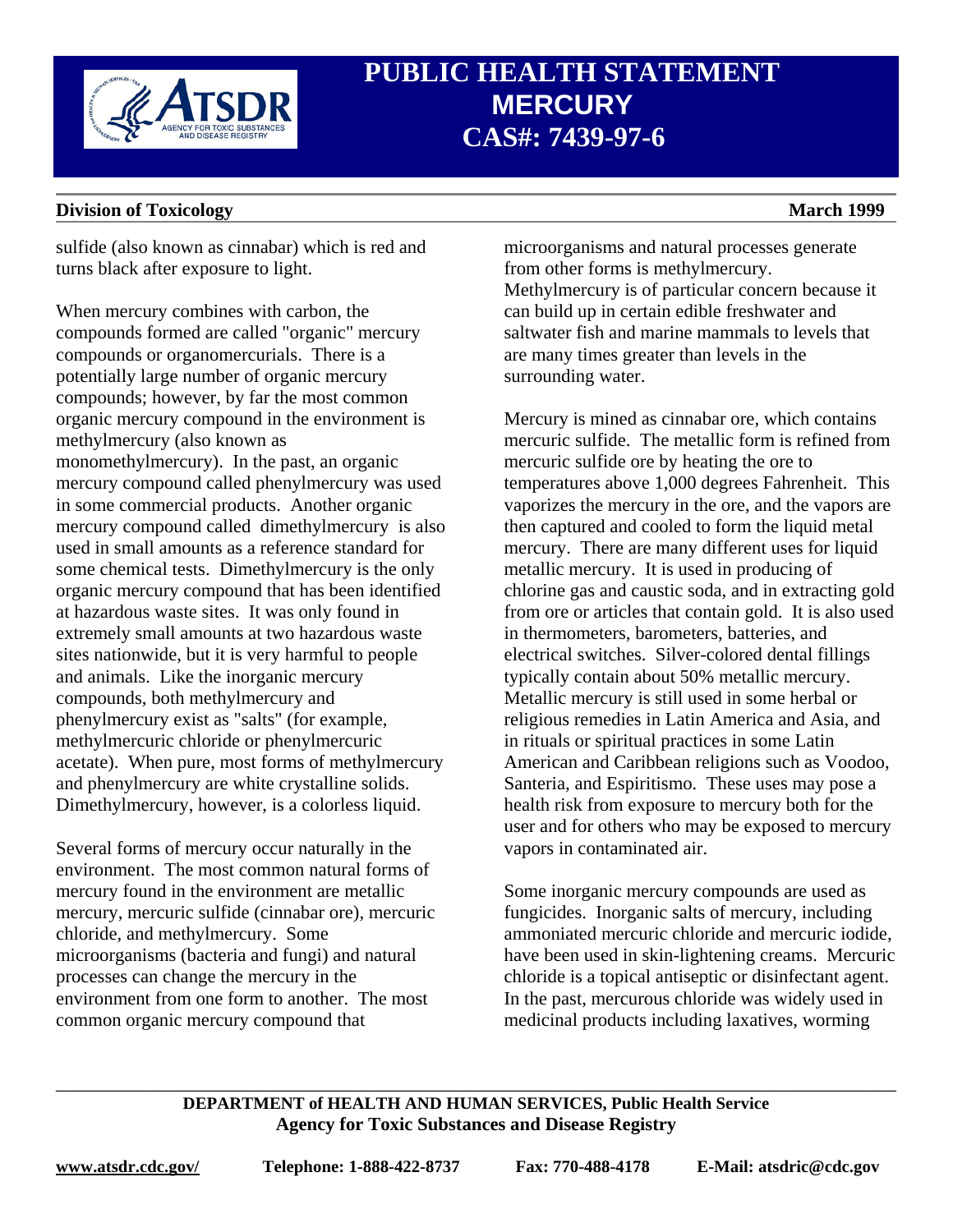

### **Division of Toxicology** March 1999 **March 1999**

medications, and teething powders. It has since been replaced by safer and more effective agents. Other chemicals containing mercury are still used as antibacterials. These products include mercurochrome (contains a small amount of mercury, 2%), and thimerosal and phenylmercuric nitrate, which are used in small amounts as preservatives in some prescription and over-thecounter medicines. Mercuric sulfide and mercuric oxide may be used to color paints, and mercuric sulfide is one of the red coloring agents used in tattoo dyes.

Methylmercury is produced primarily by microorganisms (bacteria and fungi) in the environment, rather than by human activity. Until the 1970s, methylmercury and ethylmercury compounds were used to protect seed grains from fungal infections. Once the adverse health effects of methylmercury were known, the use of methymercury and ethylmercury as fungicides was banned. Up until 1991, phenylmercuric compounds were used as antifungal agents in both interior and exterior paints, but this use was also banned because mercury vapors were released from these paints.

### **1.2 WHAT HAPPENS TO MERCURY WHEN IT ENTERS THE ENVIRONMENT?**

Mercury is a naturally occurring metal found throughout the environment. Mercury enters the environment as the result of the normal breakdown of minerals in rocks and soil from exposure to wind and water, and from volcanic activity. Mercury releases from natural sources have remained relatively constant in recent history, resulting in a

steady rise in environmental mercury. Human activities since the start of the industrial age (e.g., mining, burning of fossil fuels) have resulted in additional release of mercury to the environment. Estimates of the total annual mercury releases that result from human activities range from one-third to two-thirds of the total mercury releases. A major uncertainty in these estimates is the amount of mercury that is released from water and soils that were previously contaminated by human activities as opposed to new natural releases. The levels of mercury in the atmosphere (i.e., the air you breathe in the general environment) are very, very low and do not pose a health risk; however, the steady release of mercury has resulted in current levels that are three to six times higher than the estimated levels in the preindustrial era atmosphere.

Approximately 80% of the mercury released from human activities is elemental mercury released to the air, primarily from fossil fuel combustion, mining, and smelting, and from solid waste incineration. About 15% of the total is released to the soil from fertilizers, fungicides, and municipal solid waste (for example, from waste that contains discarded batteries, electrical switches, or thermometers). An additional 5% is released from industrial wastewater to water in the environment.

With the exception of mercury ore deposits, the amount of mercury that naturally exists in any one place is usually very low. In contrast, the amount of mercury that may be found in soil at a particular hazardous waste site because of human activity can be high (over 200,000 times natural levels). The mercury in air, water, and soil at hazardous waste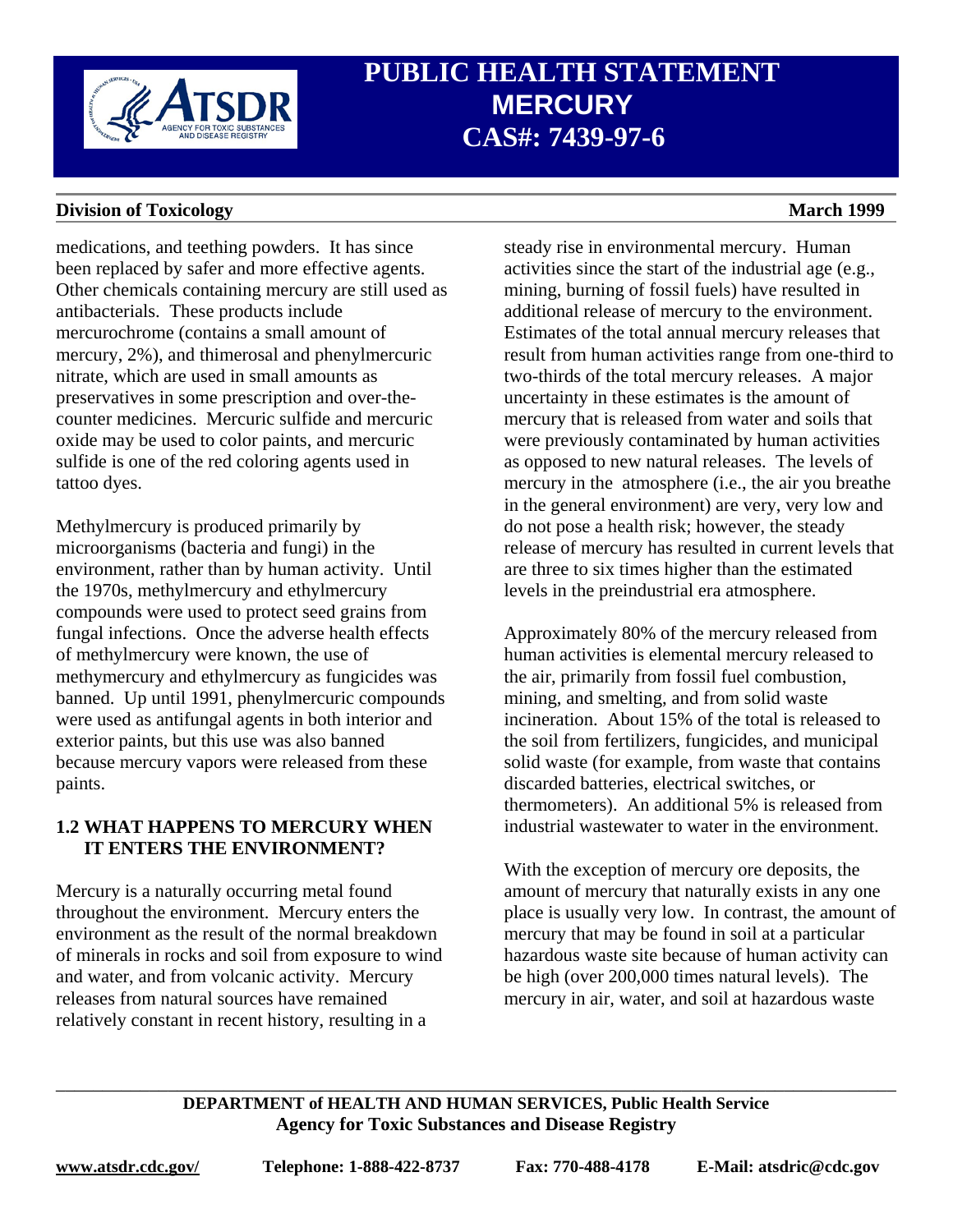

### **Division of Toxicology March 1999**

sites may come from both natural sources and human activity.

Most of the mercury found in the environment is in the form of metallic mercury and inorganic mercury compounds. Metallic and inorganic mercury enters the air from mining deposits of ores that contain mercury, from the emissions of coal-fired power plants, from burning municipal and medical waste, from the production of cement, and from uncontrolled releases in factories that use mercury. Metallic mercury is a liquid at room temperature, but some of the metal will evaporate into the air and can be carried long distances. In air, the mercury vapor can be changed into other forms of mercury, and can be further transported to water or soil in rain or snow. Inorganic mercury may also enter water or soil from the weathering of rocks that contain mercury, from factories or water treatment facilities that release water contaminated with mercury, and from incineration of municipal garbage that contains mercury (for example, in thermometers, electrical switches, fluorescent light bulbs, or batteries that have been thrown away). Inorganic or organic compounds of mercury may be released to the water or soil if mercury-containing fungicides are used.

Microorganisms (bacteria, phytoplankton in the ocean, and fungi) convert inorganic mercury to methylmercury. Methylmercury released from microorganisms can enter the water or soil and remain there for a long time, particularly if the methylmercury becomes attached to small particles in the soil or water. Mercury usually stays on the surface of sediments or soil and does not move through the soil to underground water. If mercury

enters the water in any form, it is likely to settle to the bottom where it can remain for a long time.

Mercury can enter and accumulate in the food chain. The form of mercury that accumulates in the food chain is methylmercury. Inorganic mercury does not accumulate up the food chain to any extent. When small fish eat the methylmercury in food, it goes into their tissues. When larger fish eat smaller fish or other organisms that contain methylmercury, most of the methylmercury originally present in the small fish will then be stored in the bodies of the larger fish. As a result, the larger and older fish living in contaminated waters build up the highest amounts of methylmercury in their bodies. Saltwater fish (especially sharks and swordfish) that live a long time and can grow to a very large size tend to have the highest levels of mercury in their bodies. Plants (such as corn, wheat, and peas) have very low levels of mercury, even if grown in soils containing mercury at significantly higher than background levels. Mushrooms, however, can accumulate high levels if grown in contaminated soils.

### **1.3 HOW MIGHT I BE EXPOSED TO MERCURY?**

Because mercury occurs naturally in the environment, everyone is exposed to very low levels of mercury in air, water, and food. Between 10 and 20 nanograms of mercury per cubic meter  $(np/m<sup>3</sup>)$  of air have been measured in urban outdoor air. These levels are hundreds of times lower than levels still considered to be "safe" to breathe. Background levels in nonurban settings are even lower, generally about 6 ng/m<sup>3</sup>or less. Mercury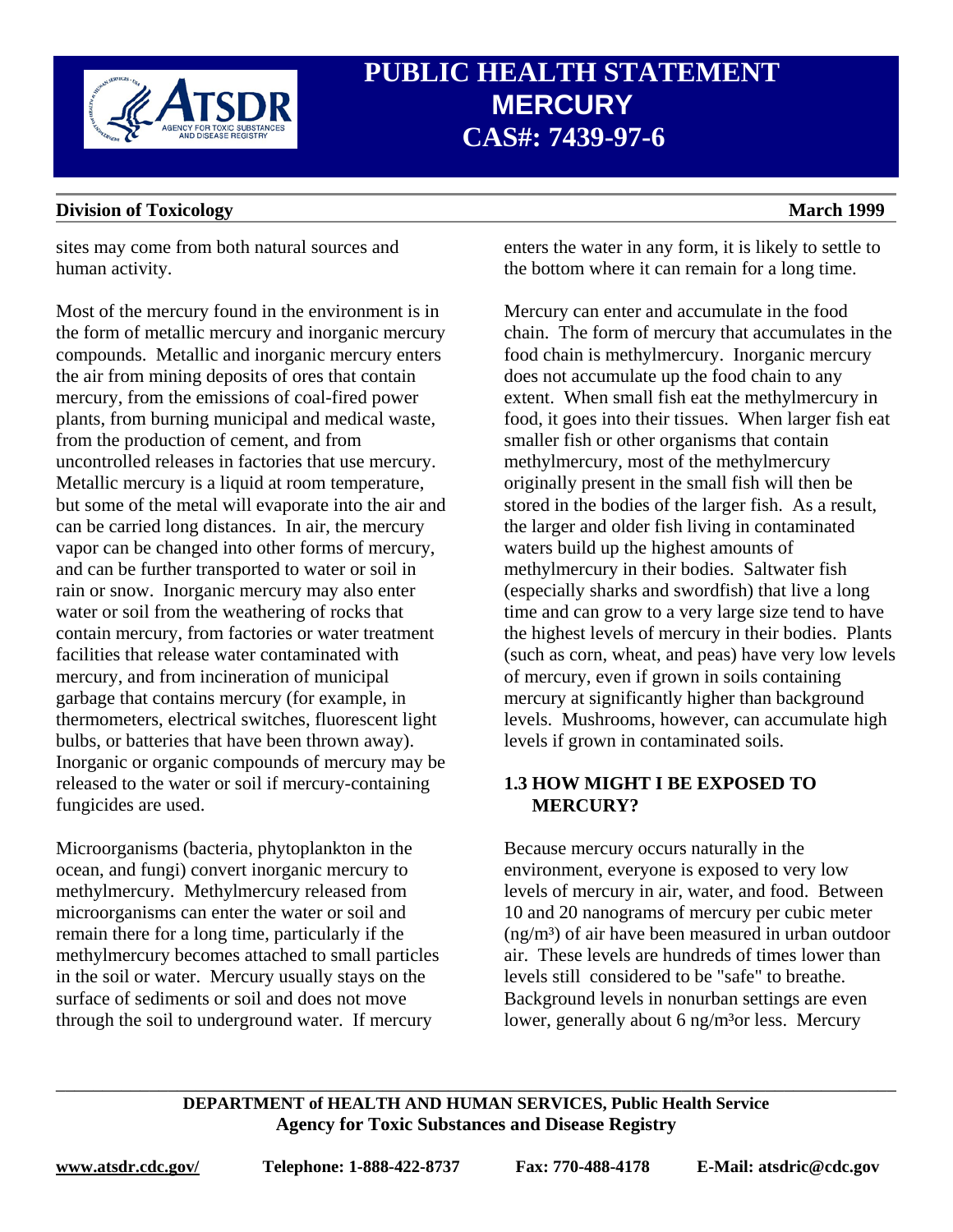

### **Division of Toxicology March 1999**

levels in surface water are generally less than 5 parts of mercury per trillion parts of water (5 ppt, or 5 ng per liter of water), about a thousand times lower than "safe" drinking water standards. Normal soil levels range from 20 to 625 parts of mercury per billion parts of soil (20–625 ppb; or 20,000– 625,000 ng per kilogram of soil). A part per billion is one thousand times bigger than a part per trillion.

A potential source of exposure to metallic mercury for the general population is mercury released from dental amalgam fillings. An amalgam is a mixture of metals. The amalgam used in silver-colored dental fillings contains approximately 50% metallic mercury, 35% silver, 9% tin, 6% copper, and trace amounts of zinc. When the amalgam is first mixed, it is a soft paste which is inserted into the tooth surface. It hardens within 30 minutes. Once the amalgam is hard, the mercury is bound within the amalgam, but very small amounts are slowly released from the surface of the filling due to corrosion or chewing or grinding motions. Part of the mercury at the surface of the filling may enter the air as mercury vapor or be dissolved in the saliva. The total amount of mercury released from dental amalgam depends upon the total number of fillings and surface areas of each filling, the chewing and eating habits of the person, and other chemical conditions in the mouth. Estimates of the amount of mercury released from dental amalgams range from 3 to 17 micrograms per day (µg/day). The mercury from dental amalgam may contribute from 0 to more than 75% of your total daily mercury exposure, depending on the number of amalgam fillings you have, the amount of fish consumed, the levels of mercury (mostly as methylmercury) in those fish, and exposure from

other less common sources such as mercury spills, religious practices, or herbal remedies that contain mercury. However, it should be kept in mind that exposure to very small amounts of mercury, such as that from dental amalgam fillings, does not necessarily pose a health risk.

Whether the levels of exposure to mercury vapor from dental amalgam are sufficiently high to cause adverse health effects, and exactly what those effects are, continues to be researched and debated by scientists and health officials. U.S. government summaries on the effects of dental amalgam conclude that there is no apparent health hazard to the general population, but that further study is needed to determine the possibility of more subtle behavioral or immune system effects, and to determine the levels of exposure that may lead to adverse effects in sensitive populations. Sensitive populations may include pregnant women, children under the age of 6 (especially up to the age of 3), people with impaired kidney function, and people with hypersensitive immune responses to metals. If you belong to this group, you should discuss your medical condition with your dentist prior to any dental restoration work. Removal of dental amalgams in people who have no indication of adverse effects is not recommended and can put the person at greater risk, if performed improperly. Chelation therapy (used to remove metals from the body tissues) itself presents some health risks, and should be considered only when a licensed occupational or environmental health physician determines it necessary to reduce immediate and significant health risks due to high levels of mercury in the body.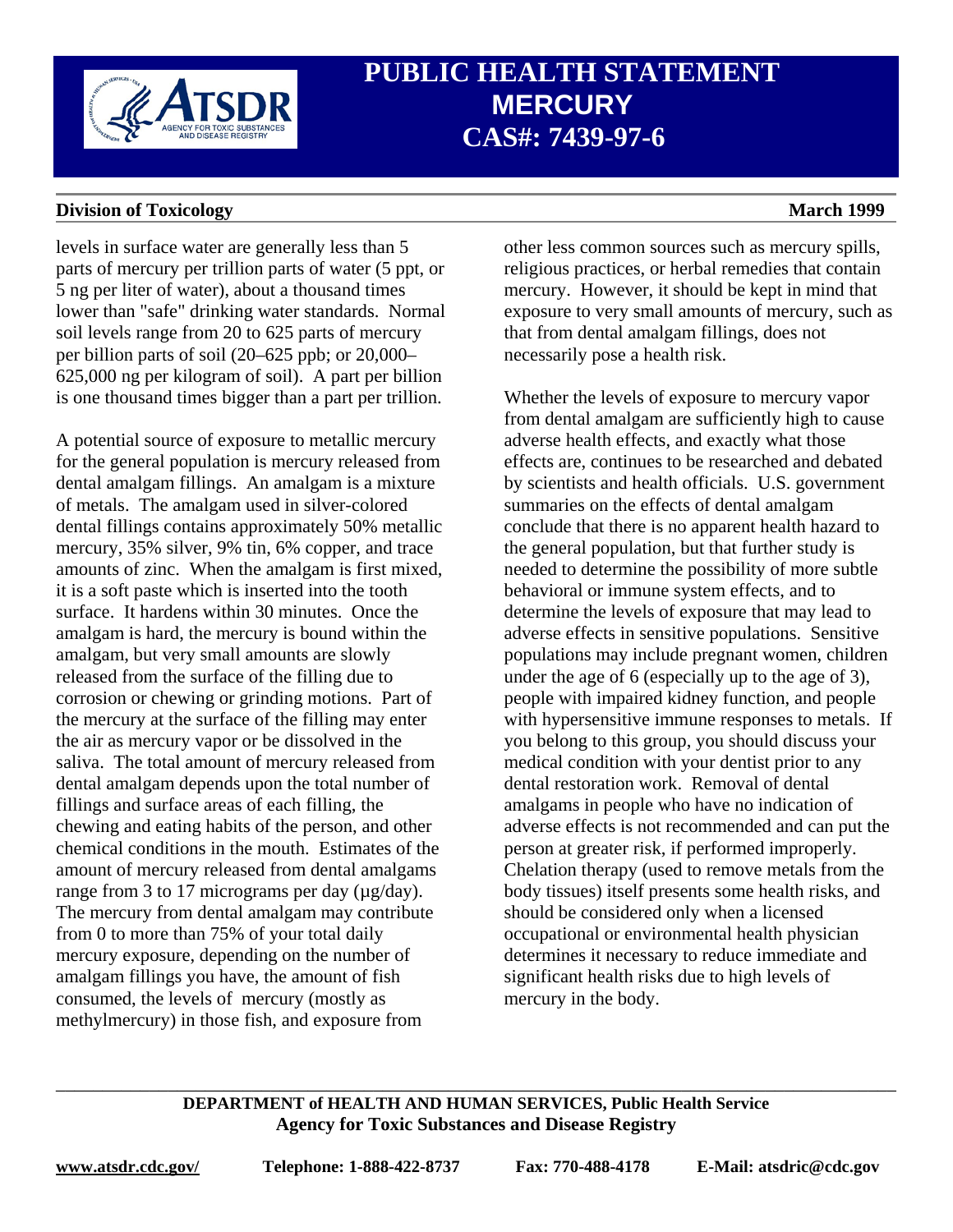

### **Division of Toxicology March 1999**

Some religions have practices that may include the use of metallic mercury. Examples of these religions include Santeria (a Cuban-based religion whose followers worship both African deities and Catholic saints), Voodoo (a Haitian-based set of beliefs and rituals), Palo Mayombe (a secret form of ancestor worship practiced mainly in the Caribbean), and Espiritismo (a spiritual belief system native to Puerto Rico). Not all people who observe these religions use mercury, but when mercury is used in religious, ethnic, or ritualistic practices, exposure to mercury may occur both at the time of the practice and afterwards from contaminated indoor air. Metallic mercury is sold under the name "azogue" (pronounced ah-SEWgay) in stores called "botanicas." Botanicas are common in Hispanic and Haitian communities, where azogue may be sold as an herbal remedy or for spiritual practices. The metallic mercury is often sold in capsules or in glass containers. It may be placed in a sealed pouch to be worn on a necklace or in a pocket, or it may be sprinkled in the home or car. Some people may mix azogue in bath water or perfume, or place azogue in devotional candles. Because metallic mercury evaporates into the air, these practices may put anyone breathing the air in the room at risk of exposure to mercury. The longer people breathe the contaminated air, the greater their risk will be. The use of metallic mercury in a home or an apartment not only threatens the health of the people who live there now, but also threatens the health of future residents who may unknowingly be exposed to further release of mercury vapors from contaminated floors or walls.

Metallic mercury is used in a variety of household products and industrial items, including thermostats, fluorescent light bulbs, barometers, glass thermometers, and some blood pressure devices. The mercury in these devices is contained in glass or metal, and generally does not pose a risk unless the item is damaged or broken, and mercury vapors are released. Spills of metallic mercury from broken thermometers or damaged electrical switches in the home may result in exposure to mercury vapors in indoor air. You must be careful when you handle and dispose of all items in the home that contain metallic mercury. Very small amounts of metallic mercury (for example, a few drops) can raise air concentrations of mercury to levels that may be harmful to health. The longer people breathe the contaminated air, the greater the risk to their health. Metallic mercury and its vapors are extremely difficult to remove from clothes, furniture, carpet, floors, walls, and other such items. If these items are not properly cleaned, the mercury can remain for months or years, and continue to be a source of exposure.

 drinking well-water, or eating fish from It is possible for you to be exposed to metallic mercury vapors from breathing contaminated air around hazardous waste sites, waste incinerators, or power plants that burn mercury-containing fuels (such as coal or other fossil fuels), but most outdoor air is not likely to contain levels that would be harmful. Exposure to mercury compounds at hazardous waste sites is much more likely to occur from handling contaminated soil (i.e., children playing in or eating contaminated surface soil),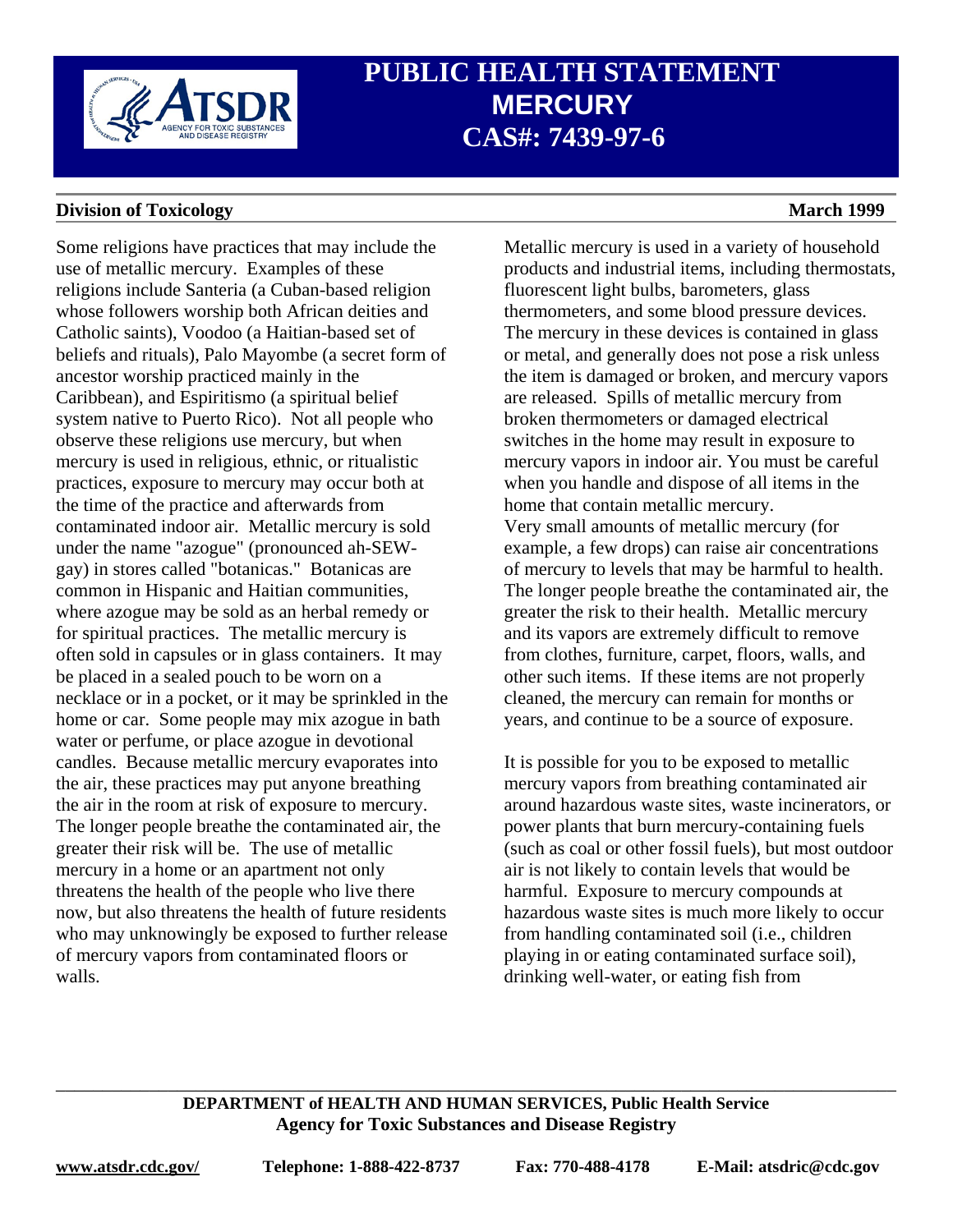

### **Division of Toxicology** March 1999 **March 1999**

contaminated waters near those sites. Not all hazardous sites contain mercury, and not all waste sites that do contain mercury have releases of mercury to the air, water, or surface soils.

containing mercury, such as skin-lightening creams You can be exposed to mercury vapors from the use of fungicides that contain mercury. Excess use of these products may result in higher-than-average exposures. You may also be exposed to mercury from swallowing or applying to your skin outdated medicinal products (laxatives, worming medications, and teething powders) that contain mercurous chloride. Exposure may also occur from the improper or excessive use of other chemicals and some topical antiseptic or disinfectant agents (mercurochrome and thimerosal).

Workers are mostly exposed from breathing air that contains mercury vapors, but may also be exposed to other inorganic mercury compounds in the workplace. Occupations that have a greater potential for mercury exposure include manufacturers of electrical equipment or automotive parts that contain mercury, chemical processing plants that use mercury, metal processing, construction where building parts contain mercury (e.g., electrical switches, thermometers), and the medical professions (medical, dental, or other health services) where equipment may contain mercury (e.g., some devices that measure blood pressure contain liquid mercury). Dentists and their assistants may be exposed to metallic mercury from breathing in mercury vapor released from amalgam fillings and to a much lesser extent from skin contact with amalgam restorations. Family members of workers

who have been exposed to mercury may also be exposed to mercury if the worker's clothes are contaminated with mercury particles or liquid.

Some people may be exposed to higher levels of mercury in the form of methylmercury if they have a diet high in fish, shellfish, or marine mammals (whales, seals, dolphins, and walruses) that come from mercury-contaminated waters. Methylmercury accumulates up the food chain, so that fish at the top of the food chain will have the most mercury in their flesh. Of these fish, the largest (i.e., the oldest) fish will have the highest levels. The Food and Drug Administration (FDA) estimates that most people are exposed, on average, to about 50 ng of mercury per kilogram of body weight per day (50 ng/kg/day) in the food they eat. This is about 3.5 micrograms  $(\mu g)$  of mercury per day for an adult of average weight. This level is not thought to result in any harmful effects. A large part of this mercury is in the form of methylmercury and probably comes from eating fish. Commercial fish sold through interstate commerce that are found to have levels of methylmercury above an "action level" of 1 ppm (established by the FDA) cannot be sold to the public. This level itself is below a level associated with adverse effects. However, if you fish in contaminated waters and eat the fish you catch, you may be exposed to higher levels of mercury. Public health advisories are issued by state and federal authorities for local waters that are thought to be contaminated with mercury. These advisories can help noncommercial (sport and subsistence) fishermen and their families to avoid eating fish contaminated with mercury. Foods other than fish that may contain higher than average levels of mercury include wild game, such as wild

### **DEPARTMENT of HEALTH AND HUMAN SERVICES, Public Health Service Agency for Toxic Substances and Disease Registry**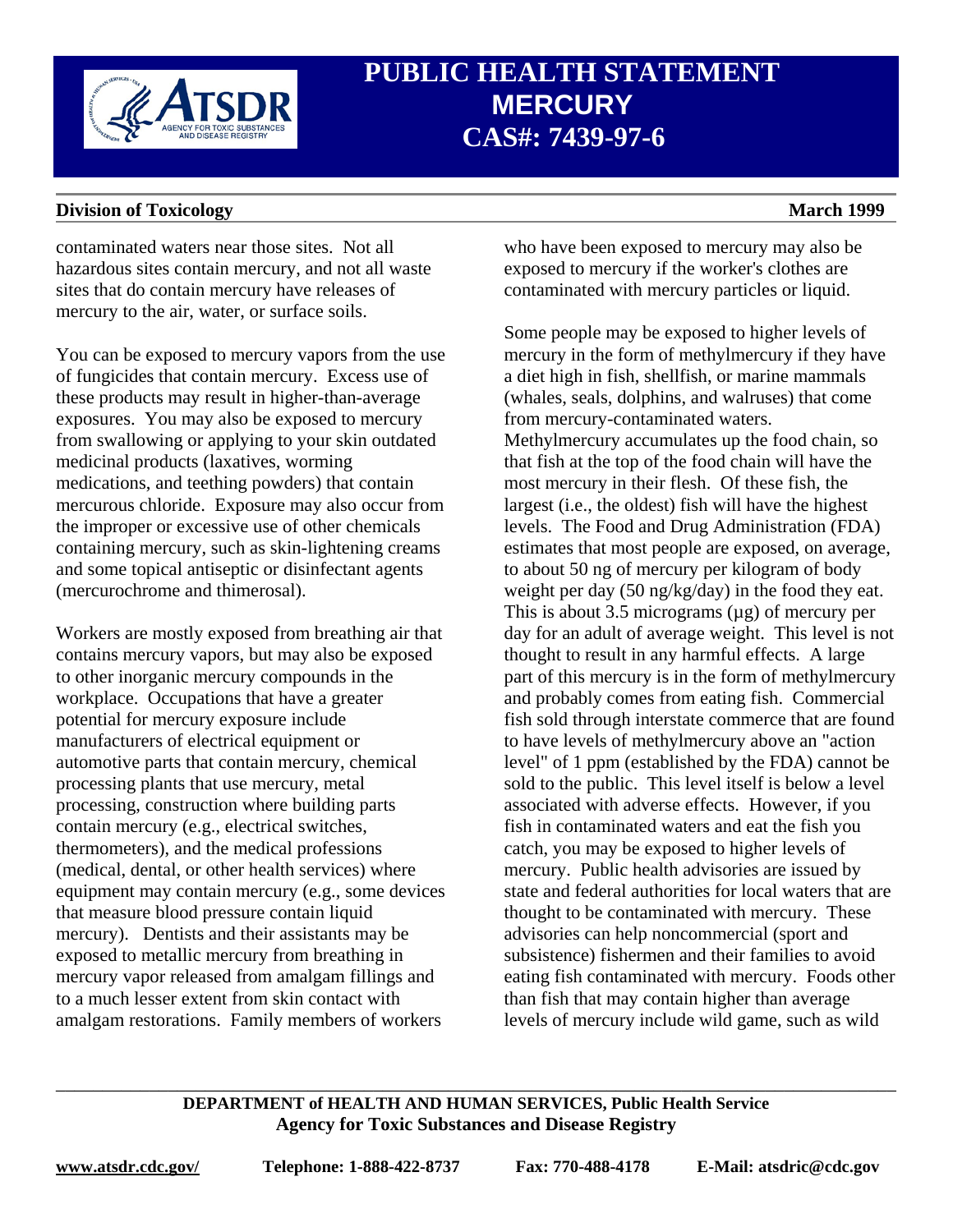

### **Division of Toxicology March 1999 March 1999**

birds and mammals (bear) that eat large amounts of contaminated fish. People in the most northern climates may be exposed to high levels of mercury from eating meat or fat from marine mammals including whales, dolphins, walruses, and seals. These marine mammals are at or near the top of their marine food chain. Plants contain very little methylmercury or other forms of mercury. Mushrooms grown in mercury-contaminated soil may contain levels of mercury that could pose some risk to health, if large amounts were eaten.

### **1.4 HOW CAN MERCURY ENTER AND LEAVE MY BODY?**

A person can be exposed to mercury from breathing in contaminated air, from swallowing or eating contaminated water or food, or from having skin contact with mercury. Not all forms of mercury easily enter your body, even if they come in contact with it; so it is important to know which form of mercury you have been exposed to, and by which route (air, food, or skin).

When you swallow small amounts of metallic mercury, for example, from a broken oral thermometer, virtually none (less than 0.01%) of the mercury will enter your body through the stomach or intestines, unless they are diseased. Even when a larger amount of metal mercury (a half of a tablespoon, about 204 grams) was swallowed by one person, very little entered the body. When you breathe in mercury vapors, however, most (about 80%) of the mercury enters your bloodstream directly from your lungs, and then rapidly goes to other parts of your body, including the brain and kidneys. Once in your body, metallic mercury can

stay for weeks or months. When metallic mercury enters the brain, it is readily converted to an inorganic form and is "trapped" in the brain for a long time. Metallic mercury in the blood of a pregnant woman can enter her developing child. Most of the metallic mercury will accumulate in your kidneys, but some metallic mercury can also accumulate in the brain. Most of the metallic mercury absorbed into the body eventually leaves in the urine and feces, while smaller amounts leave the body in the exhaled breath.

Inorganic mercury compounds like mercurous chloride and mercuric chloride are white powders and do not generally vaporize at room temperatures like elemental mercury will. If they are inhaled, they are not expected to enter your body as easily as inhaled metallic mercury vapor. When inorganic mercury compounds are swallowed, generally less than 10% is absorbed through the intestinal tract; however, up to 40% may enter the body through the stomach and intestines in some instances. Some inorganic mercury can enter your body through the skin, but only a small amount will pass through your skin compared to the amount that gets into your body from swallowing inorganic mercury.

Once inorganic mercury enters the body and gets into the bloodstream, it moves to many different tissues. Inorganic mercury leaves your body in the urine or feces over a period of several weeks or months. A small amount of the inorganic mercury can be changed in your body to metallic mercury and leave in the breath as a mercury vapor. Inorganic mercury accumulates mostly in the kidneys and does not enter the brain as easily as metallic mercury. Inorganic mercury compounds

| /www.atsdr.cdc.gov | Telephone: 1-888-422-8737 | Fax: 770-488-4178 | E-Mail: atsdric@cdc.gov |
|--------------------|---------------------------|-------------------|-------------------------|
|--------------------|---------------------------|-------------------|-------------------------|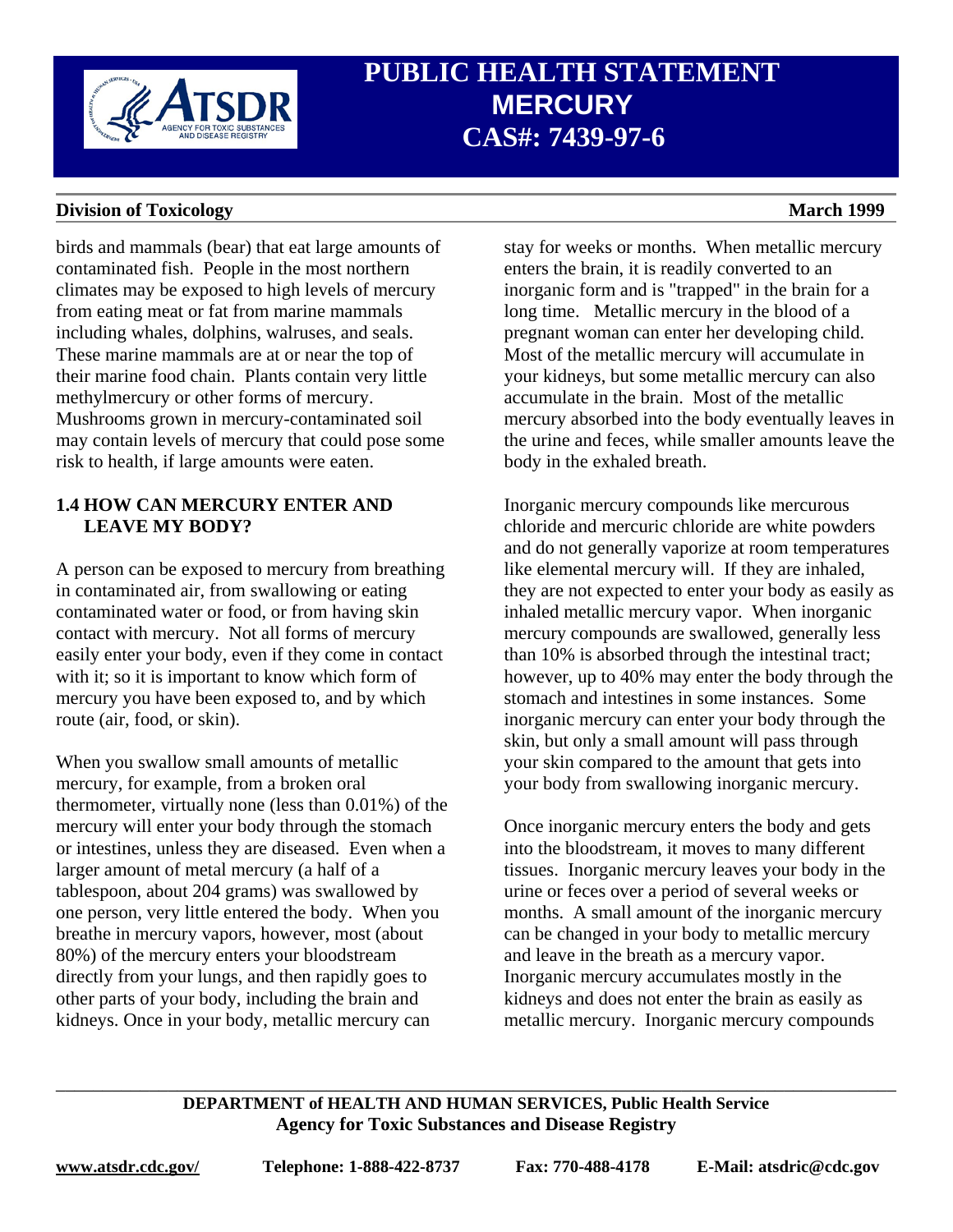

#### **Division of Toxicology March 1999**

also do not move as easily from the blood of a pregnant woman to her developing child. In a nursing woman, some of the inorganic mercury in her body will pass into her breast milk.

Methylmercury is the form of mercury most easily absorbed through the gastrointestinal tract (about 95% absorbed). After you eat fish or other foods that are contaminated with methylmercury, the methylmercury enters your bloodstream easily and goes rapidly to other parts of your body. Only small amounts of methylmercury enter the bloodstream directly through the skin, but other forms of organic mercury (in particular dimethylmercury) can rapidly enter the body through the skin. Organic mercury compounds may evaporate slowly at room temperature and may enter your body easily if you breathe in the vapors. Once organic mercury is in the bloodstream, it moves easily to most tissues and readily enters the brain. Methylmercury that is in the blood of a pregnant woman will easily move into the blood of the developing child and then into the child's brain and other tissues. Like metallic mercury, methylmercury can be changed by your body to inorganic mercury. When this happens in the brain, the mercury can remain there for a long time. When methylmercury does leave your body after you have been exposed, it leaves slowly over a period of several months, mostly as inorganic mercury in the feces. As with inorganic mercury, some of the methylmercury in a nursing woman's body will pass into her breast milk.

### **1.5 HOW CAN MERCURY AFFECT MY HEALTH?**

The nervous system is very sensitive to mercury. In poisoning incidents that occurred in other countries, some people who ate fish contaminated with large amounts of methylmercury or seed grains treated with methylmercury or other organic mercury compounds developed permanent damage to the brain and kidneys. Permanent damage to the brain has also been shown to occur from exposure to sufficiently high levels of metallic mercury. Whether exposure to inorganic mercury results in brain or nerve damage is not as certain, since it does not easily pass from the blood into the brain.

Metallic mercury vapors or organic mercury may affect many different areas of the brain and their associated functions, resulting in a variety of symptoms. These include personality changes (irritability, shyness, nervousness), tremors, changes in vision (constriction (or narrowing) of the visual field), deafness, muscle incoordination, loss of sensation, and difficulties with memory.

Different forms of mercury have different effects on the nervous system, because they do not all move through the body in the same way. When metallic mercury vapors are inhaled, they readily enter the bloodstream and are carried throughout the body and can move into the brain. Breathing in or swallowing large amounts of methylmercury also results in some of the mercury moving into the brain and affecting the nervous system. Inorganic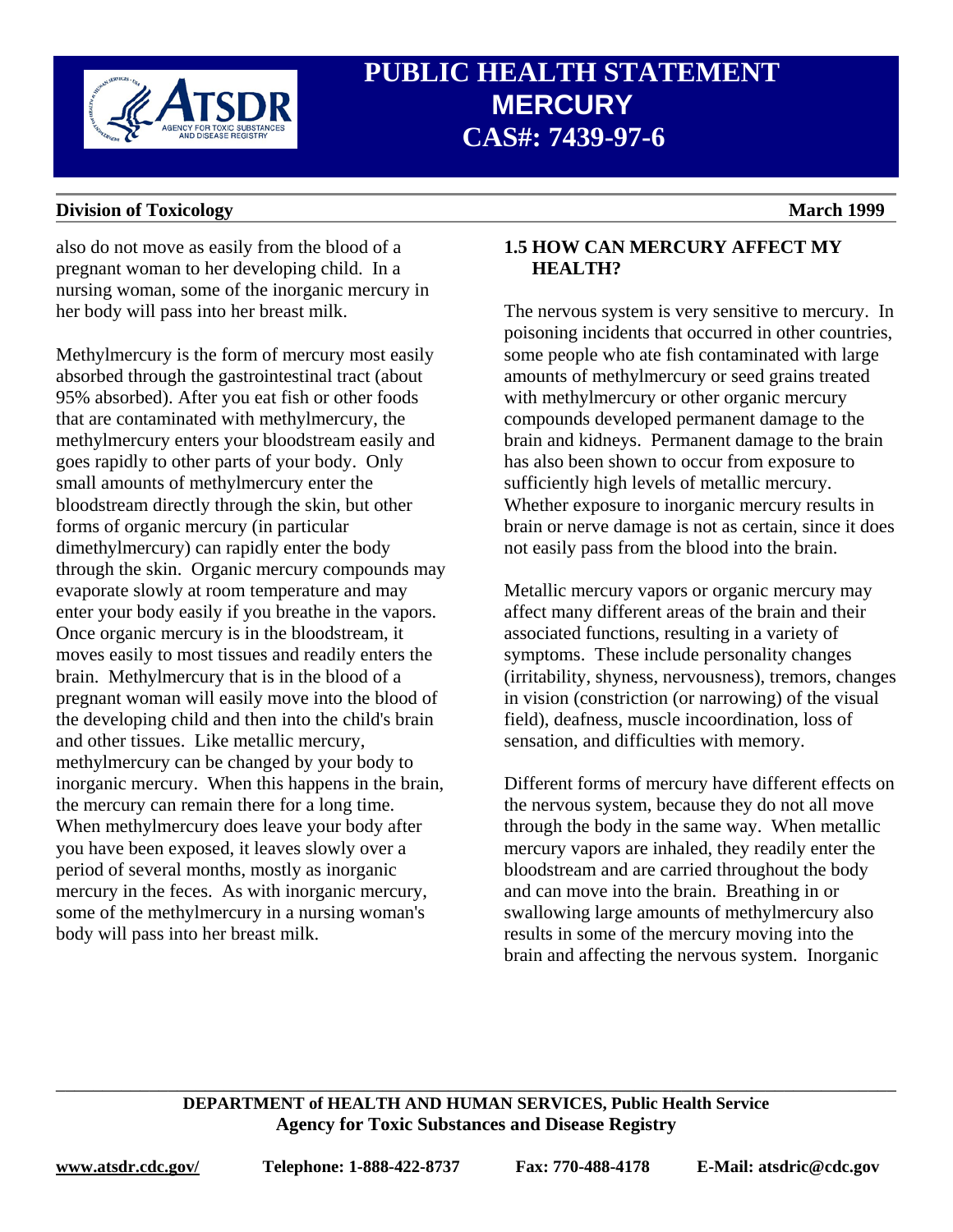

### **Division of Toxicology March 1999**

mercury salts, such as mercuric chloride, do not enter the brain as readily as methylmercury or metallic mercury vapor.

The kidneys are also sensitive to the effects of mercury, because mercury accumulates in the kidneys and causes higher exposures to these tissues, and thus more damage. All forms of mercury can cause kidney damage if large enough amounts enter the body. If the damage caused by the mercury is not too great, the kidneys are likely to recover once the body clears itself of the contamination.

Short-term exposure (hours) to high levels of metallic mercury vapor in the air can damage the lining of the mouth and irritate the lungs and airways, causing tightness of the chest, a burning sensation in the lungs, and coughing. Other effects from exposure to mercury vapor include nausea, vomiting, diarrhea, increases in blood pressure or heart rate, skin rashes, and eye irritation. Damage to the lining of the mouth and lungs can also occur from exposure to lower levels of mercury vapor over longer periods (for example, in some occupations where workers were exposed to mercury for many years). Levels of metallic mercury in workplace air are generally much greater than the levels normally encountered by the general population. Current levels of mercury in workplace air are low, due to increased awareness of mercury's toxic effects. Because of the reduction in the allowable amount of mercury in workplace air, fewer workers are expected to have symptoms of mercury toxicity. Most studies of humans who breathed metallic mercury for a long time indicate that mercury from this type of exposure does not

affect the ability to have children. Studies in workers exposed to metallic mercury vapors have also not shown any mercury-related increase in cancer. Skin contact with metallic mercury has been shown to cause an allergic reaction (skin rashes) in some people.

In addition to effects on the kidneys, inorganic mercury can damage the stomach and intestines, producing symptoms of nausea, diarrhea, or severe ulcers if swallowed in large amounts. Effects on the heart have also been observed in children after they accidentally swallowed mercuric chloride. Symptoms included rapid heart rate and increased blood pressure. There is little information on the effects in humans from long-term, low-level exposure to inorganic mercury.

To protect the public from the harmful effects of toxic chemicals and to find ways to treat people who have been harmed, scientists use many tests.

One way to see if a chemical will hurt people is to learn how the chemical is absorbed, used, and released by the body; for some chemicals, animal testing may be necessary. Animal testing may also be used to identify health effects such as cancer or birth defects. Without laboratory animals, scientists would lose a basic method to get information needed to make wise decisions to protect public health. Scientists have the responsibility to treat research animals with care and compassion. Laws today protect the welfare of research animals, and scientists must comply with strict animal care guidelines.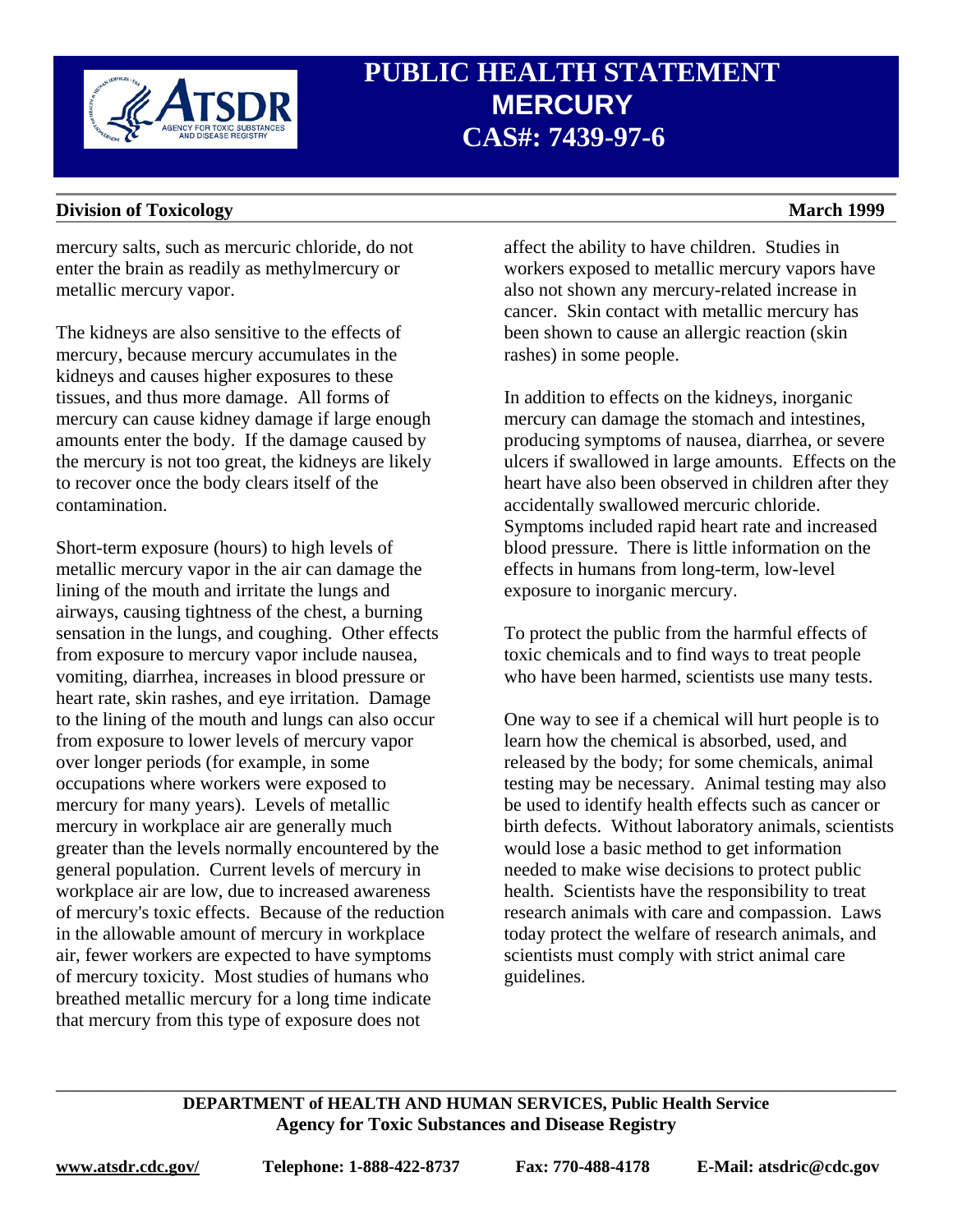

### **Division of Toxicology** March 1999 **March 1999**

Studies using animals indicate that long-term oral exposure to inorganic mercury salts causes kidney damage, effects on blood pressure and heart rate, and effects on the stomach. Study results also suggest that reactions involving the immune system may occur in sensitive populations after swallowing inorganic mercury salts. Some animal studies report that nervous system damage occurs after long-term exposure to high levels of inorganic mercury. Short-term, high-level exposure of laboratory animals to inorganic mercury has been shown to affect the developing fetus and may cause termination of the pregnancy.

Animals exposed orally to long-term, high levels of methylmercury or phenylmercury in laboratory studies experienced damage to the kidneys, stomach, and large intestine; changes in blood pressure and heart rate; adverse effects on the developing fetus, sperm, and male reproductive organs; and increases in the number of spontaneous abortions and stillbirths. Adverse effects on the nervous system of animals occur at lower doses than do harmful effects to most other systems of the body. This difference indicates that the nervous system is more sensitive to methylmercury toxicity than are other organs in the body. Animal studies also provide evidence of damage to the nervous system from exposure to methylmercury during development, and evidence suggests that the effects worsen with age, even after the exposure stops.

Some rat and mice strains that are susceptible to autoimmune responses develop kidney damage as a result of an immune response when exposed to relatively low levels of mercury vapor or mercury chloride.

Animals given inorganic mercury salts by mouth for most of their lifetime had increases in some kinds of tumors at the highest dose tested. Rats and mice that received organic mercury (methylmercury or phenylmercury) in their drinking water or feed for most of their lives had an increased incidence of cancer of the kidney, but this affected only the males that received the highest amount of mercury given (not the females). Since the high doses caused severe damage to the kidneys prior to the cancer, these animal studies provide only limited information about whether mercury causes cancer in humans. As a result, the Department of Health and Human Services (DHHS) and the International Agency for Research on Cancer (IARC) have not classified mercury as to its human carcinogenicity. The Environmental Protection Agency has determined that mercury chloride and methylmercury are possible human carcinogens.

### **1.6 HOW CAN MERCURY AFFECT CHILDREN?**

This section discusses potential health effects from exposures during the period from conception to maturity at 18 years of age in humans. Potential effects on children resulting from exposures of the parents are also considered.

Children are at risk of being exposed to metallic mercury that is not safely contained, to mercury that may be brought home on work clothes or tools, or to methylmercury-contaminated foods. Methylmercury eaten or swallowed by a pregnant woman or metallic mercury that enters her body from breathing contaminated air can also pass into the developing child. Inorganic mercury and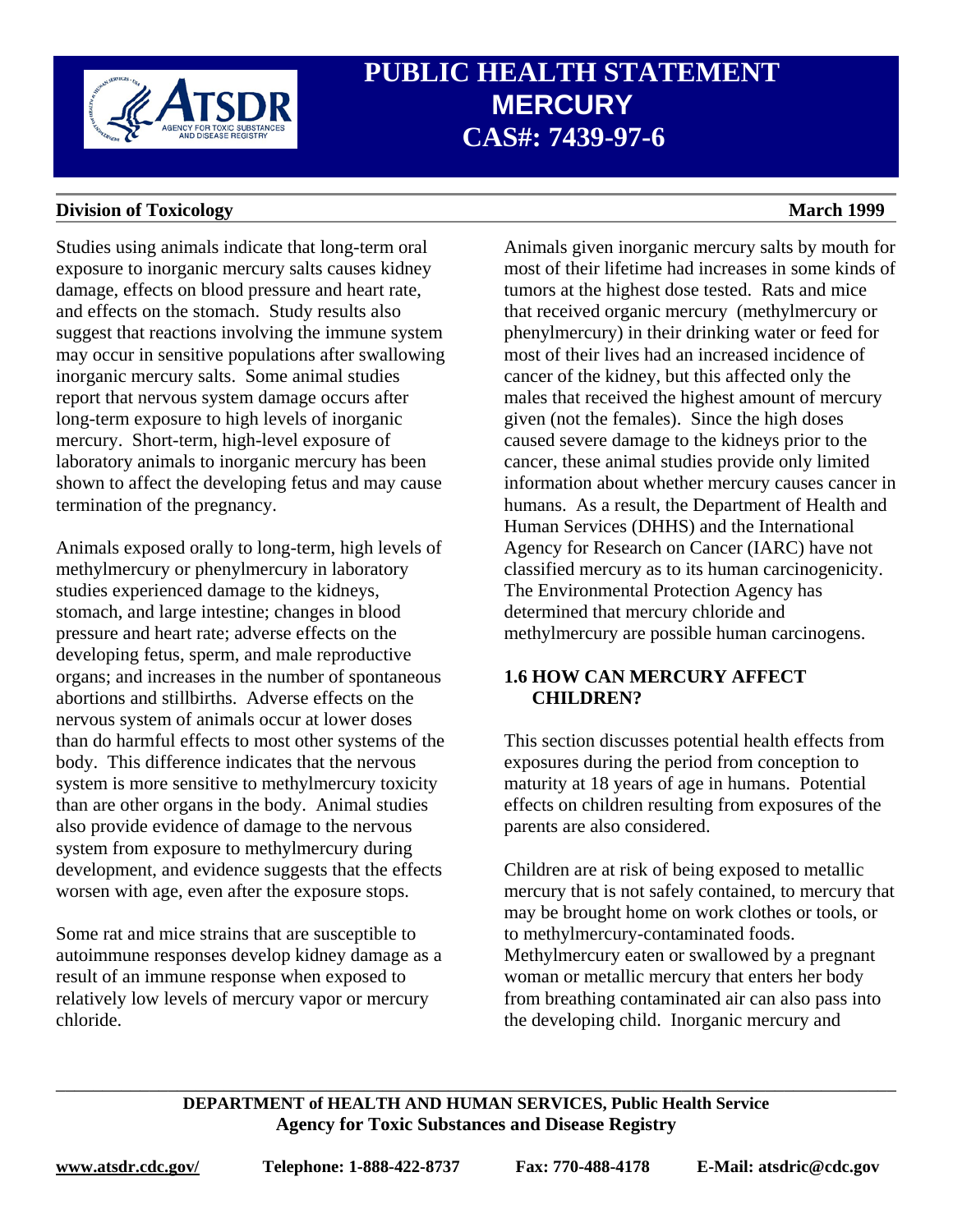

### **Division of Toxicology** March 1999 **March 1999**

methylmercury can also pass from a mother's body into breast milk and into a nursing infant. The amount of mercury in the milk will vary, depending on the degree of exposure and the amount of mercury that enter the nursing woman's body. There are significant benefits to breast feeding, so any concern that a nursing woman may have about mercury levels in her breast milk should be discussed with her doctor. Methylmercury can also accumulate in an unborn baby's blood to a concentration higher than the concentration in the mother.

For similar exposure routes and forms of mercury, the harmful health effects seen in children are similar to the effects seen in adults. High exposure to mercury vapor causes lung, stomach, and intestinal damage and death due to respiratory failure in severe cases. These effects are similar to those seen in adult groups exposed to inhaled metallic mercury vapors at work.

Children who had been exposed to excessive amounts of mercurous chloride tablets for worms or mercurous chloride-containing powders for teething discomfort had increased heart rates and elevated blood pressure. Abnormal heart rhythms were also seen in children who had eaten grains contaminated with very high levels of methylmercury.

Other symptoms of poisonings in children who were treated with mercurous chloride for constipation, worms, or teething discomfort included swollen red gums, excessive salivation, weight loss, diarrhea and/or abdominal pain, and muscle twitching or cramping in the legs and/or arms. Kidney damage is very common after

exposure to toxic levels of inorganic mercury. Metallic mercury or methylmercury that enters the body can also be converted to inorganic mercury and result in kidney damage.

Children who breathe metallic/elemental mercury vapors, eat foods or other substances containing phenylmercury or inorganic mercury salts, or use mercury-containing skin ointments for an extended period may develop a disorder known as acrodynia, or pink disease. Acrodynia can result in severe leg cramps; irritability; and abnormal redness of the skin, followed by peeling of the hands, nose, and soles of the feet. Itching, swelling, fever, fast heart rate, elevated blood pressure, excessive salivation or sweating, rashes, fretfulness, sleeplessness, and/or weakness may also be present. It was once believed that this syndrome occurred only in children, but recent reported cases in teenagers and adults have shown that they can also develop acrodynia.

In critical periods of development before they are born, and in the early months after birth, children and fetuses are particularly sensitive to the harmful effects of metallic mercury and methylmercury on the nervous system. Harmful developmental effects may occur when a pregnant woman is exposed to metallic mercury and some of the mercury is transferred into her developing child. Thus, women who are normally exposed to mercury vapors in the workplace (such as those working in thermometer/barometer or fluorescent light manufacturing or the chlor-alkali industry) should take measures to avoid mercury vapor exposures during pregnancy. Exposures to mercury vapors are relatively rare outside of the workplace, unless metallic mercury is present in the home.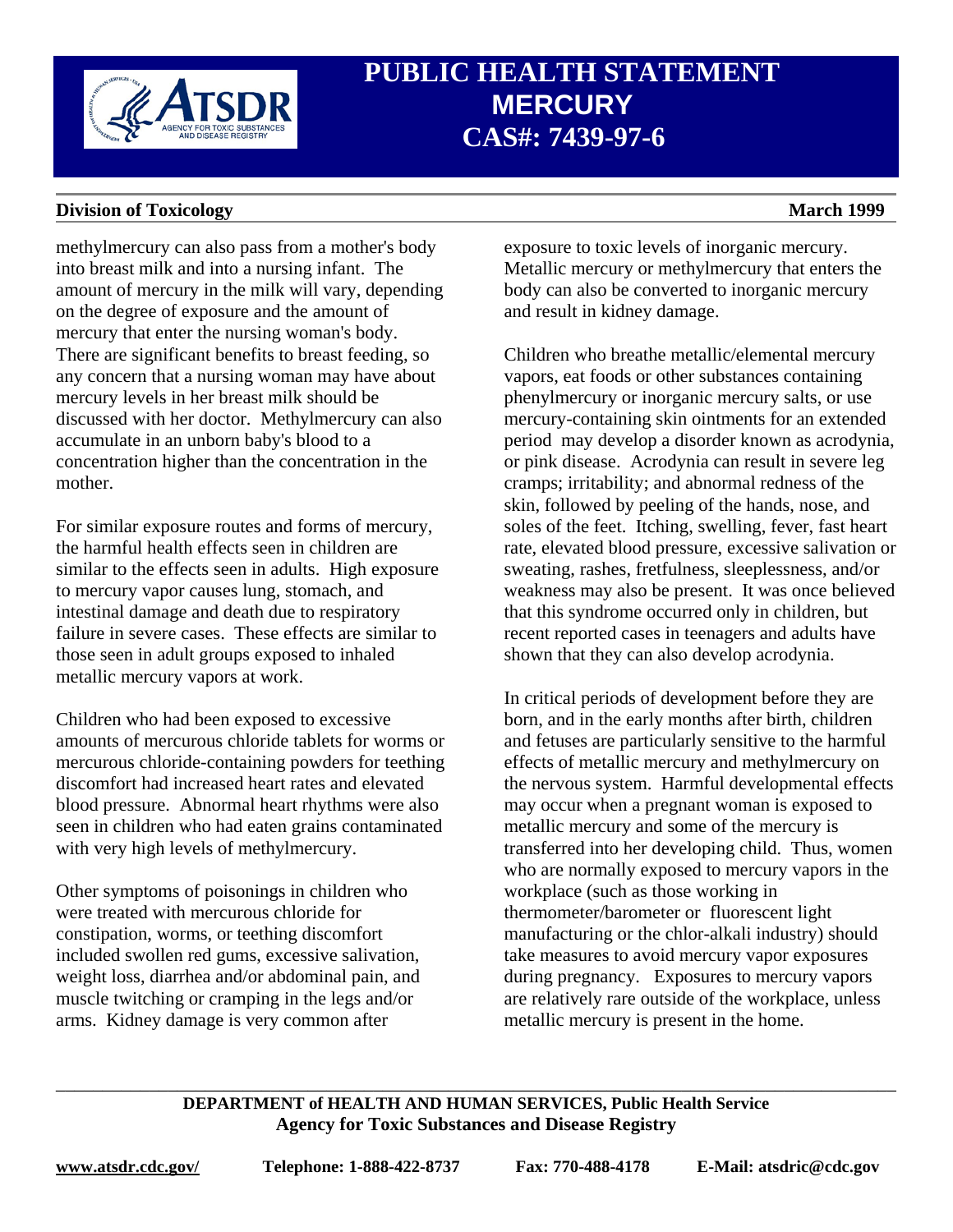

### **Division of Toxicology** March 1999 **March 1999**

As with mercury vapors, exposure to methylmercury is more dangerous for young children than for adults, because more methylmercury easily passes into the developing brain of young children and may interfere with the development process.

Methylmercury is the form of mercury most commonly associated with a risk for developmental effects. Exposure can come from foods contaminated with mercury on the surface (for example, from seed grain treated with methylmercury to kill fungus) or from foods that contain toxic levels of methylmercury (as in some fish, wild game, and marine mammals). Mothers who are exposed to methylmercury and breast-feed their infant may also expose the child through the milk. The effects on the infant may be subtle or more pronounced, depending on the amount to which the fetus or young child was exposed. In cases in which the exposure was relatively small, some effects might not be apparent, such as small decreases in IQ or effects on the brain that may only be determined by the use of very sensitive neuropsychological testing. In instances in which the exposure is great, the effects may be more serious. In some such cases of mercury exposure involving serious exposure to the developing fetus, the effects are delayed. In such cases, the infant may be born apparently normal, but later show effects that may range from the infant being slower to reach developmental milestones, such as the age of first walking and talking, to more severe effects including brain damage with mental retardation, incoordination, and inability to move. Other severe effects observed in children whose mothers were exposed to very toxic levels of mercury during

pregnancy include eventual blindness, involuntary muscle contractions and seizures, muscle weakness, and inability to speak. It is important to remember, however, that the severity of these effects depends upon the level of mercury exposure and the length of exposure. The very severe effects just mentioned were reported in large-scale poisoning instances in which pregnant and nursing women were exposed to extremely high levels of methylmercury in contaminated grain used to make bread (in Iraq) or seafood (in Japan) sold to the general population.

Researchers are currently studying the potential for less serious developmental effects, including effects on a child's behavior and ability to learn, think, and solve problems that may result from eating lower levels of methylmercury in foods. A main source of exposure to methylmercury for the pregnant woman and the young child is from eating fish. Most fish purchased in the market in the United States do not have mercury levels that pose a risk to anyone, including pregnant women. Since mercury accumulates in the muscles of fish, larger fish that feed on smaller fish and live for long periods usually have larger concentrations of methylmercury than fish that feed on plants. For example, shark and swordfish normally contain the highest levels of mercury out of all ocean fish. Scientists have an ongoing debate about the value of fish in the diet versus any risk from increased exposure of pregnant women to methylmercury that may be in the fish. The safety of most fish sold commercially in the United States is regulated by the FDA. These fish pose no health risk to those who purchase and eat them. Only fish or wildlife containing relatively high levels of methylmercury are of concern.

**DEPARTMENT of HEALTH AND HUMAN SERVICES, Public Health Service Agency for Toxic Substances and Disease Registry** 

| /www.atsdr.cdc.gov | Telephone: 1-888-422-8737 | Fax: 770-488-4178 | E-Mail: atsdric@cdc.gov |
|--------------------|---------------------------|-------------------|-------------------------|
|--------------------|---------------------------|-------------------|-------------------------|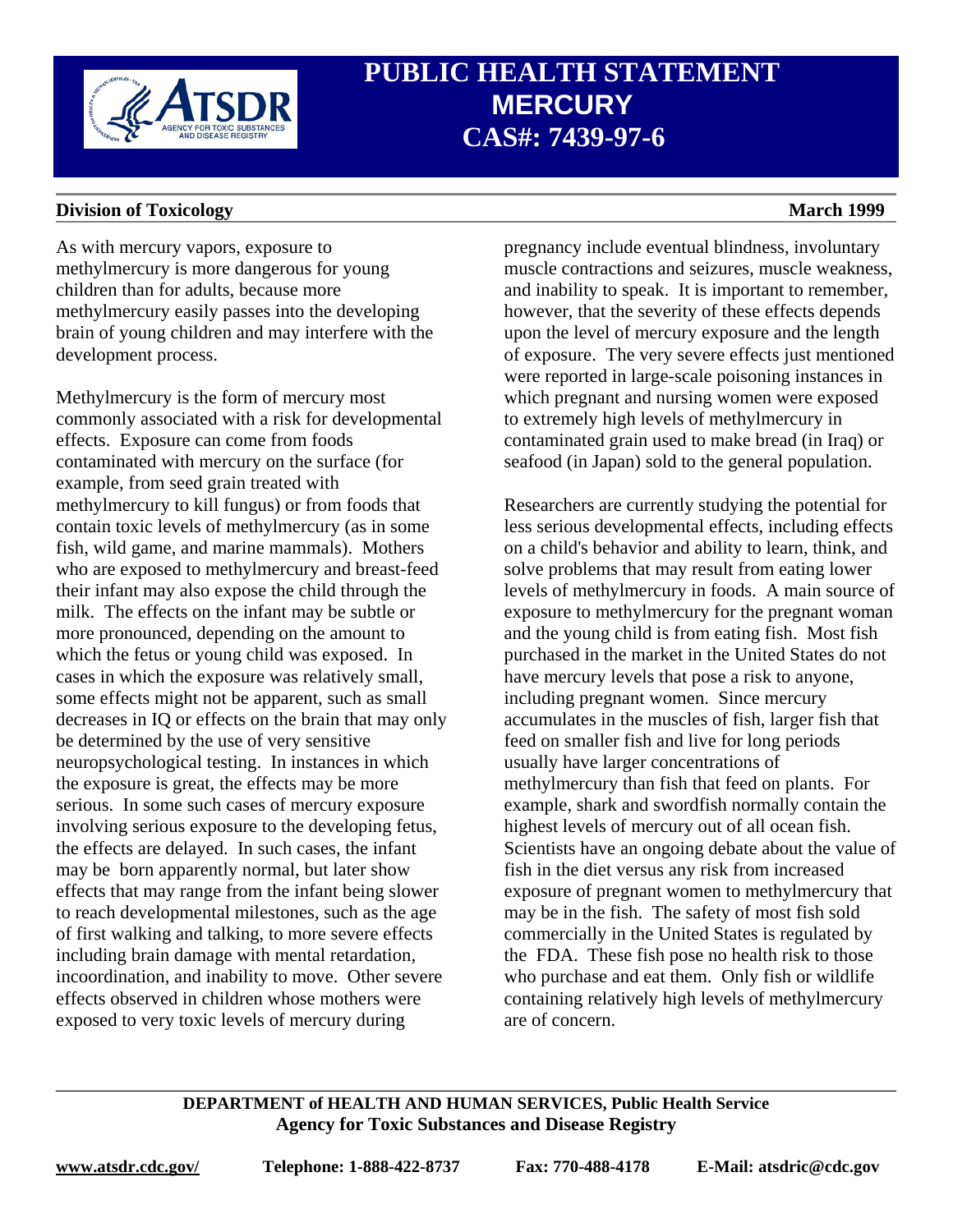

### **Division of Toxicology March 1999**

### **1.7 HOW CAN FAMILIES REDUCE THE RISK OF EXPOSURE TO MERCURY?**

If your doctor finds that you have been exposed to significant amounts of mercury, ask whether your children might also be exposed. Your doctor might need to ask your state health department to investigate.

Children may be exposed to metallic mercury if they play with it. Metallic mercury is a heavy, shiny, silver liquid. When metallic mercury is spilled, it forms little balls or beads. Children are sometimes exposed to metallic mercury when they find it in abandoned warehouses or closed factories, and then play with it or pass it around to friends. Children have also taken metallic mercury from school chemistry and physics labs. Broken thermometers and some electrical switches are other sources of metallic mercury. Sometimes children find containers of metallic mercury that were improperly disposed of, or adults may bring home metallic mercury from work, not knowing that it is dangerous.

To protect your children from metallic mercury, teach them not to play with shiny, silver liquids. Schoolteachers (particularly science teachers) and school staff need to know about students' fascination with metallic mercury. Teachers and school staff should teach children about the dangers of getting sick from playing with mercury, and they should keep metallic mercury in a safe and secured area (such as a closed container in a locked storage room) so that children do not have access to it without the supervision of a teacher. Metallic mercury evaporates slowly, and if it is not stored in

a closed container, children may breathe toxic mercury vapors.

In the past, mercurous chloride was widely used in medicinal products such as laxatives, worming medications, and teething powders. These older medicines should be properly disposed of and replaced with safer and more effective medicines. Other chemicals containing mercury, such as mercurochrome and thimerosal (sold as Merthiolate and other brands), are still used as antiseptics or as preservatives in eye drops, eye ointments, nasal sprays, and vaccines. Some skin-lightening creams contain ammoniated mercuric chloride and mercuric iodide. These and all other mercury-containing medicines should be kept safely out of the reach of children to prevent an accidental poisoning. Nonmedicinal products, including some fungicides that contain mercury compounds and paints that contain mercuric sulfide or mercuric oxide, should also be safely stored out of the reach of children.

You should check to see if any medicines or herbal remedies that you or your child use contain mercury. Some traditional Chinese and Hispanic remedies for stomach disorders (for example, herbal balls) contain mercury, and if you give these remedies to your children, you may harm them. If you are pregnant or nursing a baby and you use mercury-containing ethnic or herbal remedies, you could pass some of the mercury to your unborn child or nursing infant.

If you use metallic mercury or azogue in religious practices, you may expose your children or unborn child to mercury or contaminate your home. Such practices in which mercury containing substances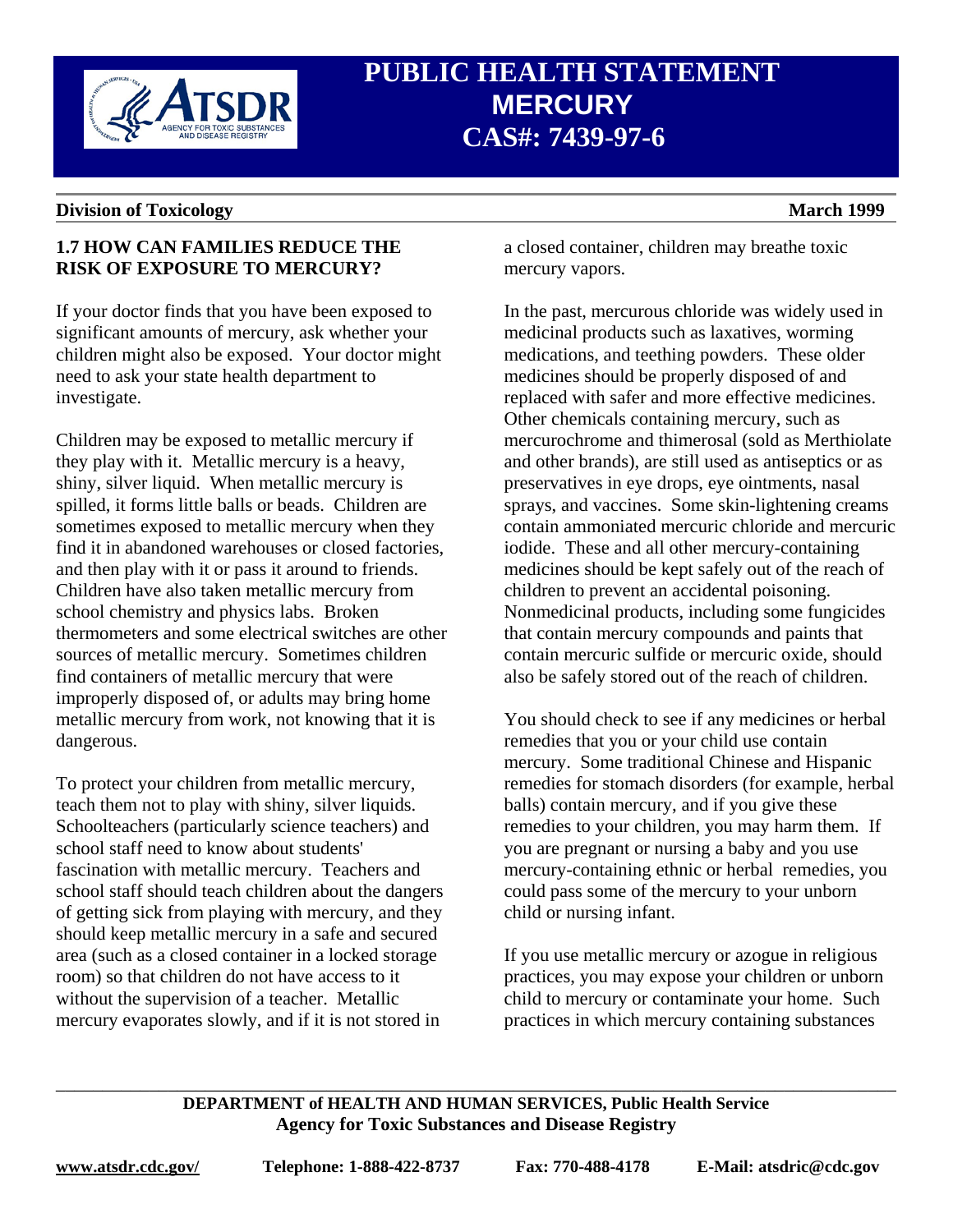

### **Division of Toxicology** March 1999 **March 1999**

have traditionally been used include Santeria (a Cuban-based religion whose followers worship both African deities and Catholic saints), Voodoo (a Haitian-based set of beliefs and rituals), Palo Mayombe (a secret form of ancestor worship practiced mainly in the Caribbean), or Espiritismo (a spiritual belief system native to Puerto Rico).

Metallic mercury is used in a variety of household products and industrial items, including thermostats, fluorescent light bulbs, barometers, glass thermometers, and some blood pressure measuring devices. You must be careful when you handle and dispose of all items in the home that contain metallic mercury.

clothing by placing them in a sealed plastic bag. If small amounts of mercury are spilled, be very careful cleaning it up. Do not try to vacuum spilled metallic mercury. Using a vacuum cleaner to clean up the mercury causes the mercury to evaporate into the air, creating greater health risks. Trying to vacuum spilled metallic mercury also contaminates the vacuum cleaner. Also, take care not to step on the mercury and track it into other areas of the home. Metallic mercury vapors are very toxic and have no odor. Do not remain unnecessarily in that room, and try not to let metallic mercury contact your eyes, skin, or clothing. If you think you have been exposed directly to metallic mercury, wash yourself thoroughly and discard contaminated Perhaps the most important thing to remember if you break a household thermometer is do not panic.

The amount of mercury contained in an oral thermometer is small and does not present an immediate threat to human health. However, if it is not properly cleaned up and disposed of, it may present a health risk over time, particularly to infants, toddlers, and pregnant women.

If a thermometer breaks on a counter top or uncarpeted floor, remove children from the area. Mercury is not absorbent, so do not try to wipe or blot it up with a cloth or paper towel; that will only spread the mercury and break it up into smaller beads, making it more difficult to find and remove. Instead, clean up the beads of metallic mercury by using one sheet of paper to carefully roll them onto a second sheet of paper, or by sucking very small beads of mercury into an eye dropper. After picking up the metallic mercury in this manner, put it into a plastic bag or airtight container. The paper and eye dropper should also be bagged in a zip-lock plastic container. All plastic bags used in the cleanup should then be taken outside of the house or apartment and disposed of properly, according to instructions provided by your local health department or environmental officials. Try to ventilate the room with outside air, and close the room off from the rest of the home. Use fans (that direct the air to the outside and away from the inside of the house) for a minimum of one hour to speed the ventilation.

If a thermometer breaks and the liquid/metallic mercury spills onto a carpeted floor, try to collect the mercury beads in the manner described in the above paragraph. Depending on the cut or pile of the carpeting, however, it may not be possible to collect all of the spilled mercury. Regardless, do not vacuum. Instead, call your local (county, city, or state) health department and tell them of your situation. (You may also call the Agency for Toxic

**DEPARTMENT of HEALTH AND HUMAN SERVICES, Public Health Service Agency for Toxic Substances and Disease Registry**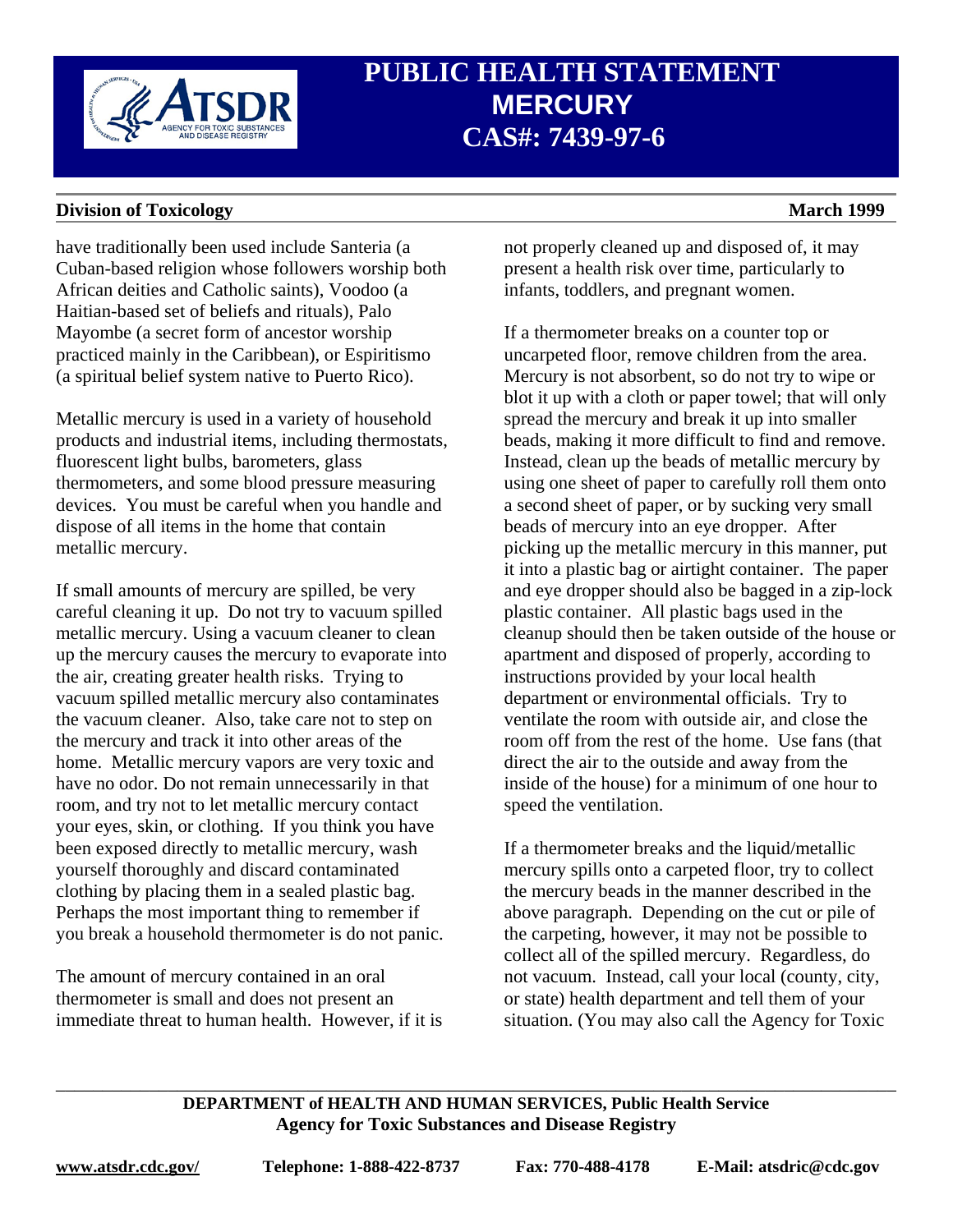

### **Division of Toxicology March 1999**

Substances and Disease Registry [ATSDR] toll-free at 1-888-42-ATSDR [1-888-422-8737] to obtain additional guidance, if local assistance cannot be obtained.)

If larger amounts of metallic mercury are found (for example, a jar of liquid mercury), it should be contained in an airtight container, and you should call your local health department for instructions on how to safely dispose of it. If the mercury is in an open container or the container does not have a lid, place a piece of plastic wrap around the top of the container to prevent vapors from escaping; then wash your hands thoroughly. If a larger amount is spilled, leave the area and contact your local health department and fire department. Do not simply throw metallic mercury away, but instead seek professional help.

ATSDR and EPA strongly recommend against the use of metallic (liquid) mercury that is not properly enclosed in glass, as it is in thermometers. This form of mercury should not be used or stored in homes, automobiles, day-care centers, schools, offices, or other public buildings. If you notice a child with metallic mercury on his or her clothing, skin, or hair, call the fire department and let them know that the child needs to be decontaminated.

Metallic or inorganic mercury can be carried into the home from a workers' contaminated clothing and shoes. Increased exposure to mercury has been reported in children of workers who are exposed to mercury at work, and increased levels of mercury were measured in places where work clothes were stored and in some washing machines. The children most likely to be exposed to risky levels of mercury

are those whose parents work in facilities that use mercury (for example, a scientific glassware manufacturing plant or a chlor-alkali chemical plant), but where no protective uniforms or footgear are used. In some reported cases in which children were exposed in this way, protective clothing was used in the workplace by the parent, but work gloves, clothes, and boots, which were contaminated with mercury, were taken home, thus exposing family members. If you have questions or concerns about exposure to mercury at work, you have a right to obtain information from your employer about your safety and health on the job without fear of punishment. The Occupational Safety and Health Administration (OSHA) requires employers to provide Material Safety Data Sheets (MSDSs) for many of the chemicals used at the workplace. Information on these sheets should include chemical names and hazardous ingredients, important properties (such as fire and explosion data), potential health effects, how you get the chemical(s) in your body, how to properly handle the materials, and what to do in an emergency. Your occupational health and safety officer at work can and should tell you whether chemicals you work with are dangerous and likely to be carried home on your clothes, body, or tools, and whether you should be showering and changing clothes before you leave work, storing your street clothes in a separate area of the workplace, or laundering your work clothes at home separately from other clothes.

Your employer is legally responsible for providing a safe workplace and should freely answer your questions about hazardous chemicals. Your OSHAapproved state occupational safety and health program or OSHA can also answer any further

| /www.atsdr.cdc.gov | Telephone: 1-888-422-8737 | Fax: 770-488-4178<br>E-Mail: atsdric@cdc.gov |
|--------------------|---------------------------|----------------------------------------------|
|--------------------|---------------------------|----------------------------------------------|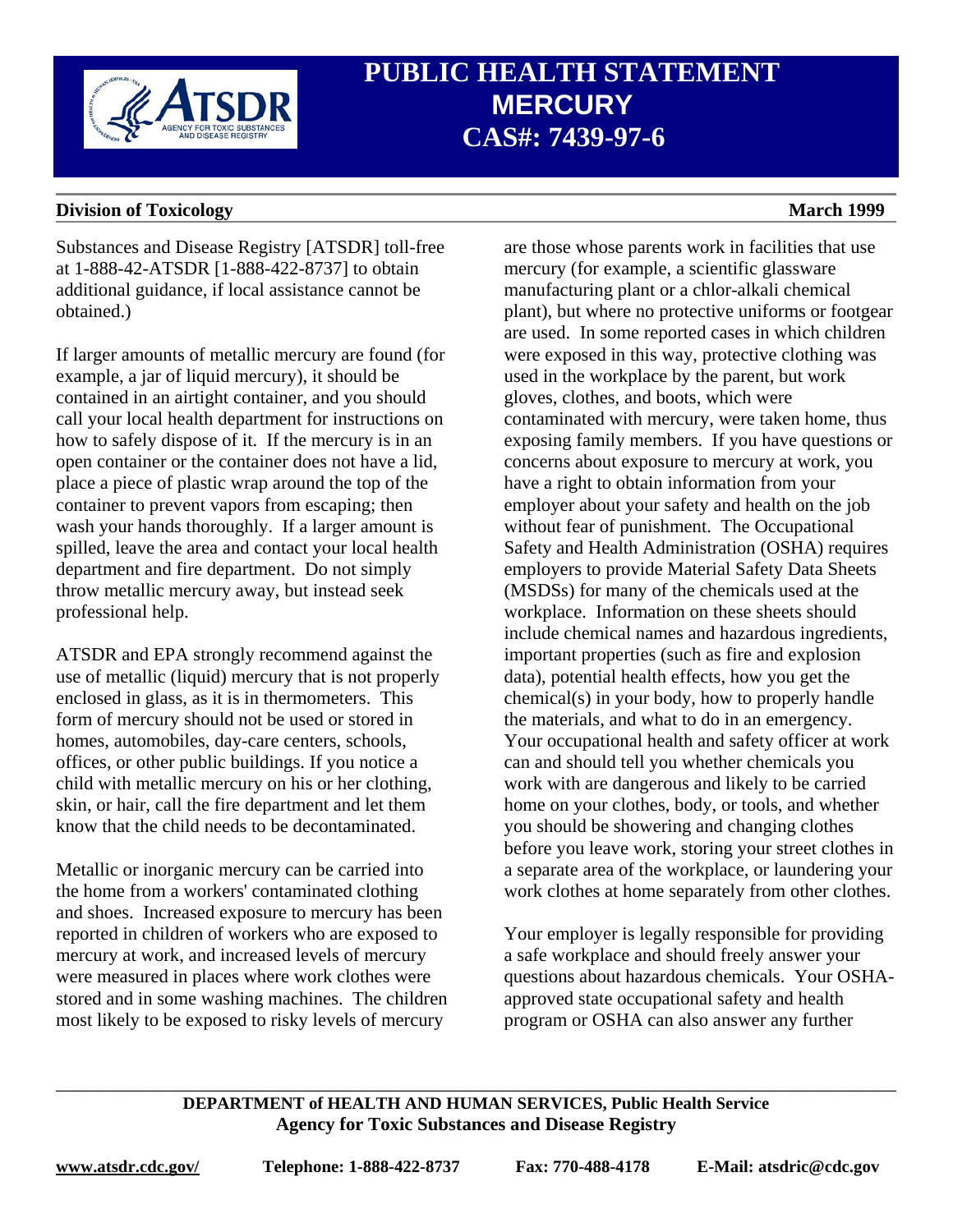

### **Division of Toxicology March 1999**

questions you might have, and help your employer identify and correct problems with hazardous substances. If you would like to make a formal complaint about health hazards in your workplace, your OSHA-approved state occupational safety and health program or OSHA office will listen to your complaint and inspect your workplace when necessary.

One way in which people are routinely exposed to extremely small amounts of mercury is through the gradual (but extremely slow) wearing-away process of dental amalgam fillings, which contain approximately 50% mercury. The amount of mercury to which a person might be exposed from dental amalgams would depend on the number of amalgams present and other factors. The Centers for Disease Control and Prevention (CDC) has determined that dental amalgam fillings do not pose a health risk, although they do account for some mercury exposure to those having such fillings. People who frequently grind their teeth or often chew gum can add to the small amount of mercury normally released from those fillings over time. If you are pregnant, the decision of whether to have dental amalgam or a non-mercury material used for fillings, or whether existing amalgam fillings should be repaired or replaced during pregnancy, should be made in consultation with your dentist. The practice of having all your dental amalgam fillings replaced with non-mercury filling materials just to remove the possibility of mercury exposure is not recommended by ATSDR. In fact, the removal of the mercury amalgam fillings would actually expose the patient to a greater amount of mercury for a while. Other sources of mercury may increase your overall exposure, such as the amount of fish

consumed per week, especially if caught in local waters contaminated with mercury or of certain species known to be higher in mercury content (shark and swordfish), or an exposure to mercury from a nearby hazardous waste site or incinerator.

You or your children may be exposed to methylmercury when eating certain types of fish caught from contaminated waters, or when eating certain types of wildlife from mercury contaminated areas. Most states, Native American tribes, and U.S. Territories have issued fish and/or wildlife advisories to warn people about methylmercury contaminated fish and/or wildlife. Most of the methylmercury advisories relate to specific types of freshwater or saltwater fish or shellfish, or freshwater turtles. Each state, Native American tribe, or U.S. Territory sets its own criteria for issuing fish and wildlife advisories. A fish or wildlife advisory will specify which bodies of water or hunting areas have restrictions. The advisory will tell you what types and sizes of fish or game are of concern. The advisory may completely ban eating fish or tell you to limit your meals of a certain type of fish. For example, an advisory may tell you to eat a certain type of fish no more than once a month; or an advisory may tell you to eat only certain parts of fish or game, or how to prepare it to decrease your exposure to methylmercury. The fish or wildlife advisory may be stricter to protect pregnant women, nursing women, and young children. To reduce your children's exposure to methylmercury, you should follow the instructions recommended in the fish or wildlife advisories. Information on Fish and Wildlife Advisories in your state is available from your state public health or natural resources department. Signs may also be

**DEPARTMENT of HEALTH AND HUMAN SERVICES, Public Health Service Agency for Toxic Substances and Disease Registry**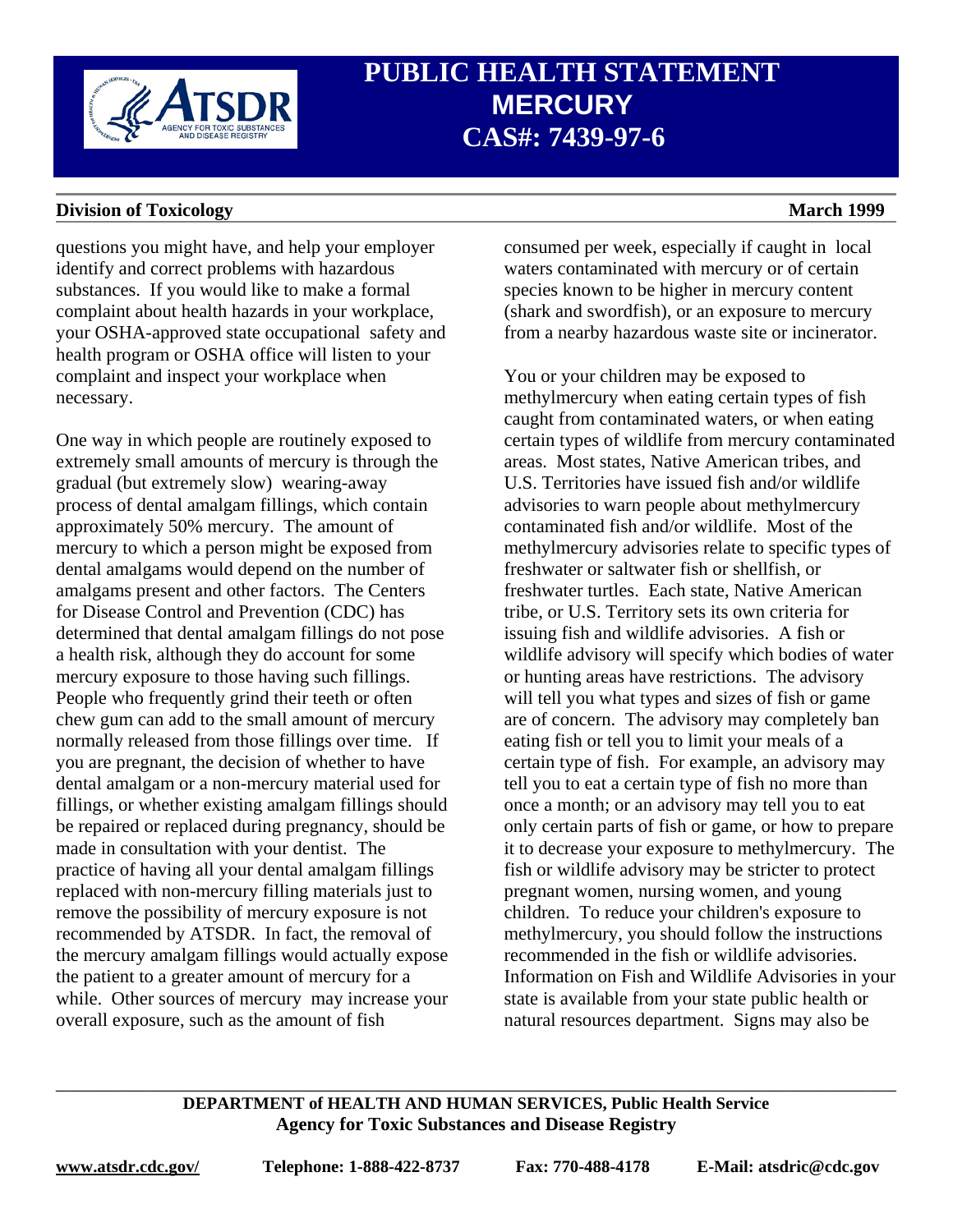

### **Division of Toxicology** March 1999 **March 1999**

posted in certain fishing and hunting areas with information about contaminated fish or wildlife. FDA currently advises that pregnant women and women of childbearing age who may become pregnant limit their consumption of shark and swordfish to no more that one meal per month. This advice is given because methylmercury levels are relatively high in these fish species. Women of childbearing age are included in this advice because dietary practices immediately before the pregnancy could have a direct bearing on fetal exposure during pregnancy, particularly during the earlier months of pregnancy.

FDA further advises that persons other than pregnant women and women of childbearing age in the general population limit their regular consumption of shark and swordfish (which typically contains methylmercury around 1 ppm) to about 7 ounces per week (about one serving) to stay below the acceptable daily intake for methylmercury. For fish species with methylmercury levels averaging 0.5 ppm, regular consumption should be limited to 14 ounces per week. Recreational and subsistence fishers who eat larger amounts of fish than the general population and routinely fish the same waterbodies may have a higher exposure to methylmercury if these waters are contaminated. People who consume greater than 100 grams of fish (approximately 3.5 ounces) every day are considered high-end consumers. This is over 10 times more than the amount of fish consumed by members of the general population (6.5 g/day). No consumption advice is necessary for the top ten seafood species that make up about 80% of the seafood sold in the United States: canned tuna, shrimp, pollock, salmon, cod, catfish,

clams, flatfish, crabs, and scallops. The methylmercury in these species is generally less than 0.2 ppm, and few people eat more than the suggested weekly limit of fish (i.e., 2.2 pounds).

If you are concerned about a mercury exposure or think that you or your child are experiencing the adverse effects of mercury, you should consult with a doctor or public health official who is familiar with the health effects of mercury.

### **1.8 IS THERE A MEDICAL TEST TO DETERMINE WHETHER I HAVE BEEN EXPOSED TO MERCURY?**

There are reliable and accurate ways to measure mercury levels in the body. These tests all involve taking blood, urine, or hair samples, and must be performed in a doctor's office or in a health clinic. Nursing women may have their breast milk tested for mercury levels, if any of the other samples tested are found to contain significant amounts of mercury. Most of these tests, however, do not determine the form of mercury to which you were exposed. Mercury levels found in blood, urine, breast milk, or hair may be used to determine if adverse health effects are likely to occur. Mercury in urine is used to test for exposure to metallic mercury vapor and to inorganic forms of mercury. Measurement of mercury in whole blood or scalp hair is used to monitor exposure to methylmercury. Urine is not useful for determining whether exposure has occurred to methylmercury. Levels found in blood, urine, and hair may be used together to predict possible health effects that may be caused by the different forms of mercury.

### **DEPARTMENT of HEALTH AND HUMAN SERVICES, Public Health Service Agency for Toxic Substances and Disease Registry**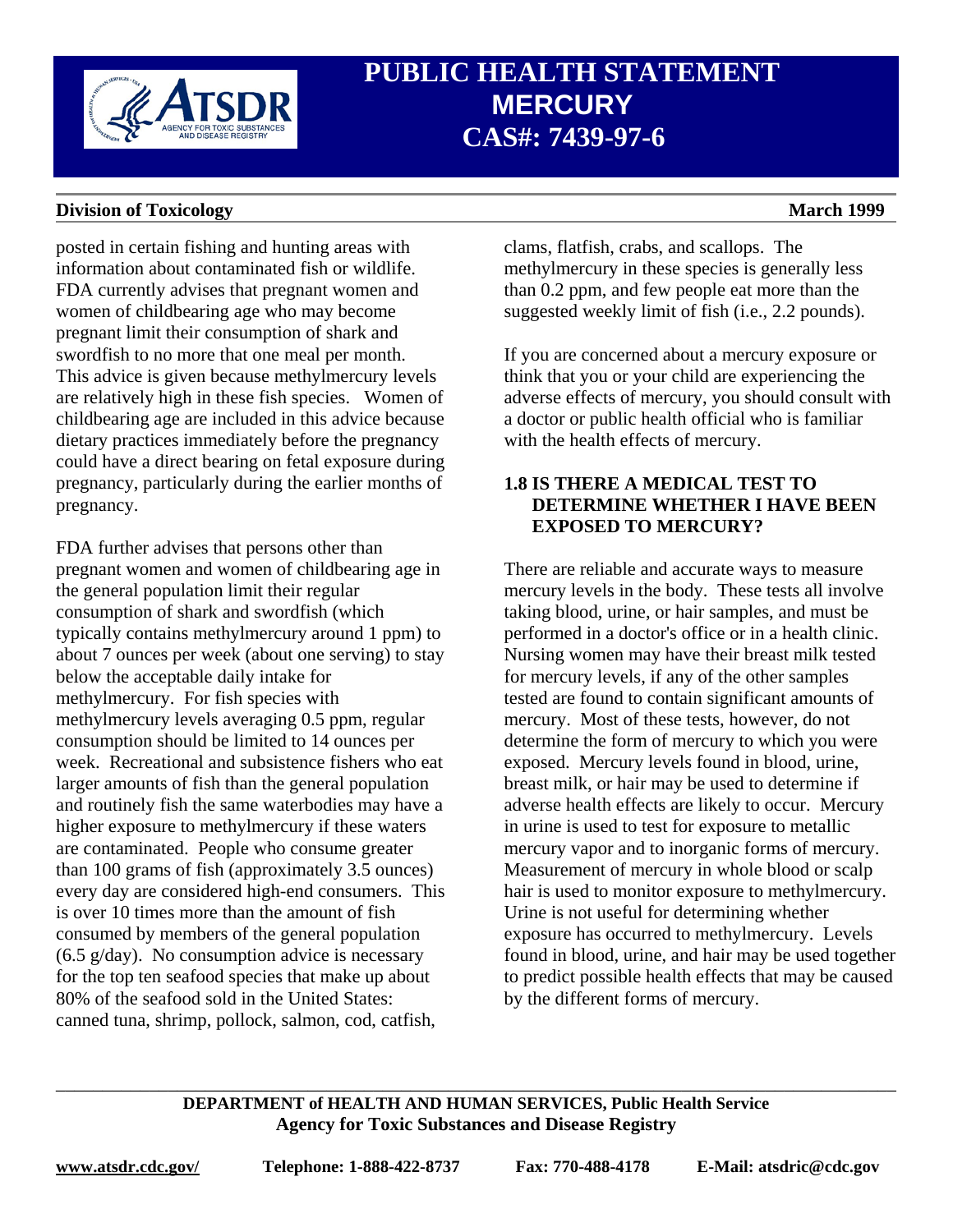

### **Division of Toxicology March 1999**

Blood and urine levels are used as markers to determine whether someone has been exposed to mercury. They are used to determine whether exposure to mercury has occurred and to give a rough idea of the extent of exposure, but they do not tell exactly how much exposure has occurred. Except for methylmercury exposures, blood is considered useful if samples are taken within a few days of exposure. This is because most forms of mercury in the blood decrease by one-half every three days if exposure has been stopped. Thus, mercury levels in the blood provide more useful information after recent exposures than after longterm exposures. Several months after an exposure, mercury levels in the blood and urine are much lower. Hair, which is considered useful only for exposures to methylmercury, can be used to show exposures that occurred many months ago, or even more than a year ago if the hair is long enough and careful testing methods are used. After short-term exposures to metallic mercury, mercury vapor can be detected in the breath, but this occurs to a significant extent only within a few days after exposure, and is not a method normally used to determine if mercury exposure has occurred.

### **1.9 WHAT RECOMMENDATIONS HAS THE FEDERAL GOVERNMENT MADE TO PROTECT HUMAN HEALTH?**

The federal government develops regulations and recommendations to protect public health. Regulations can be enforced by law. Federal agencies that develop regulations for toxic substances include the Environmental Protection Agency (EPA), the Occupational Safety and Health Administration (OSHA), and the Food and Drug

Administration (FDA). Recommendations, on the other hand, provide valuable guidelines to protect public health, but cannot be enforced by law. Federal organizations that develop recommendations for toxic substances include the Agency for Toxic Substances and Disease Registry (ATSDR) and the National Institute for Occupational Safety and Health (NIOSH).

Regulations and recommendations can be expressed in not-to-exceed levels in air, water, soil, or food that are usually based on levels that affect animals; then they are adjusted to help protect people. Sometimes these not-to-exceed levels differ among federal organizations because of different exposure times (an 8-hour workday or a 24-hour day), the use of different animal studies, or other factors.

Recommendations and regulations are also periodically updated as more information becomes available. For the most current information, check with the federal agency or organization that provides it for the substance in which you are interested. Some regulations and recommendations for mercury include the following:

EPA and FDA have set a limit of 2 parts inorganic mercury per billion (ppb) parts of water in drinking water. EPA is in the process of revising the Water Quality Criteria for mercury. EPA currently recommends that the level of inorganic mercury in rivers, lakes, and streams be no more than 144 parts mercury per trillion (ppt) parts of water to protect human health (1 ppt is a thousand times less than 1 part per billion, or ppb). EPA has determined that a daily exposure (for an adult of average weight) to inorganic mercury in drinking water at a level up to

**DEPARTMENT of HEALTH AND HUMAN SERVICES, Public Health Service Agency for Toxic Substances and Disease Registry**